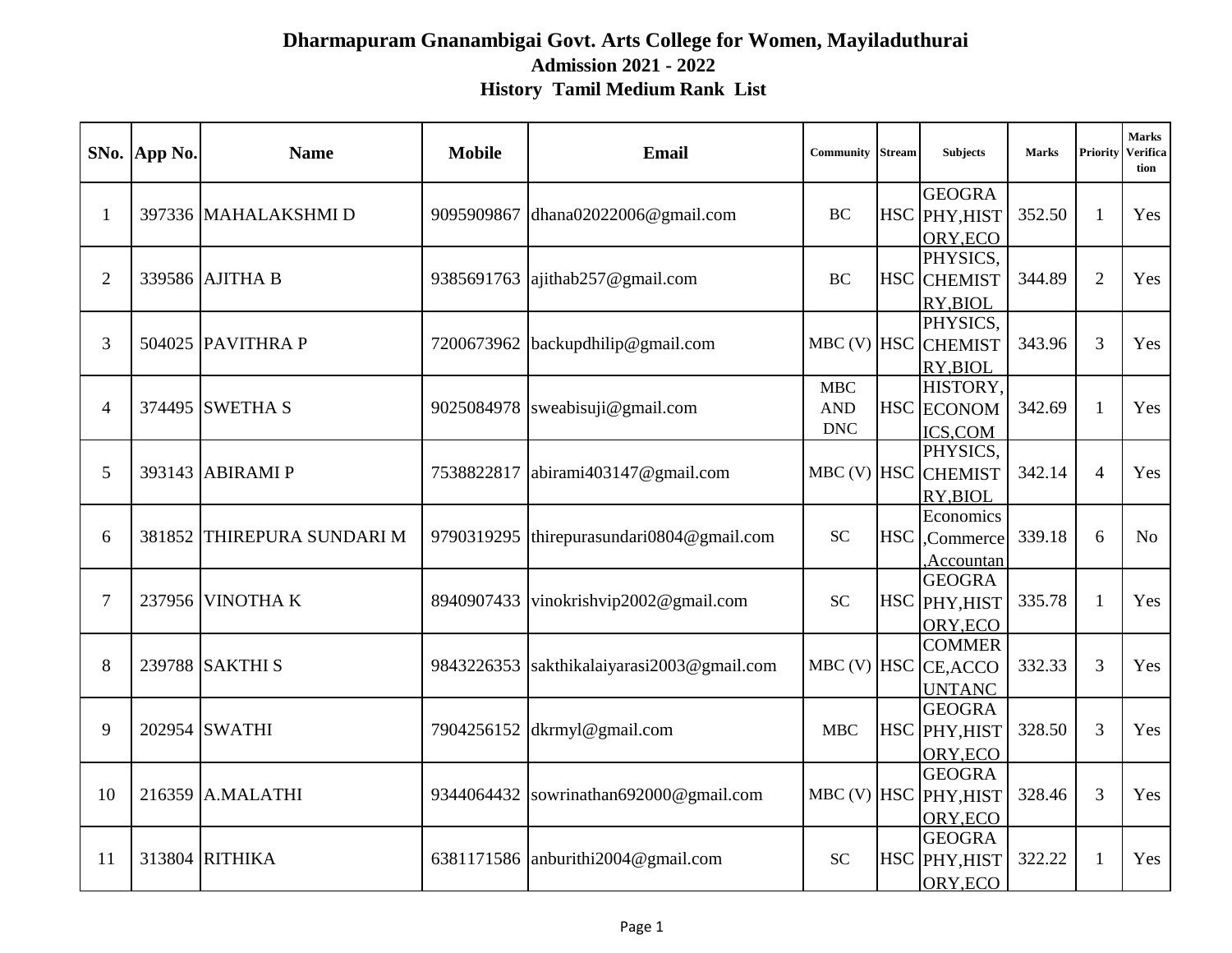|    | SNo. App No. | <b>Name</b>              | <b>Mobile</b> | <b>Email</b>                         | Community   | <b>Stream</b> | <b>Subjects</b>                                      | <b>Marks</b> | Priority       | <b>Marks</b><br>Verifica<br>tion |
|----|--------------|--------------------------|---------------|--------------------------------------|-------------|---------------|------------------------------------------------------|--------------|----------------|----------------------------------|
| 12 |              | 230472 KOUSALYA S        | 8220025375    | kousalyaselvam16@gmail.com           |             |               | <b>MATHEM</b><br>MBC (V) HSC ATICS, BA<br><b>SIC</b> | 318.55       | $\mathbf{1}$   | Yes                              |
| 13 |              | 204533 ABIRAMI G         | 9344386778    | GP172002@GMAIL.COM                   | <b>BC</b>   |               | <b>MATHEM</b><br>HSC ATICS, BA<br><b>SIC</b>         | 315.44       | 1              | Yes                              |
| 14 |              | 344619 DIVYA D           |               | 9626561026 divideepika@gmail.com     |             |               | PHYSICS,<br>MBC (V) HSC CHEMIST<br>RY, BIOL          | 315.43       | 1              | Yes                              |
| 15 |              | 464107 ANITHA A          | 6385606735    | thiyagakavi243@gmail.com             | <b>SC</b>   |               | Biology, A<br>HSC griculture<br>Science              | 311.00       | 2              | N <sub>o</sub>                   |
| 16 |              | 415879 SANTHIYA S        |               | 9688984468  nps833861@gmail.com      | <b>SC</b>   |               | PHYSICS,<br><b>HSC</b> CHEMIST<br>RY, BIOL           | 307.84       | $\overline{7}$ | Yes                              |
| 17 |              | 342267 ROSHINI K         | 9360773653    | mkumark104@gmail.com                 | <b>SC</b>   |               | <b>GEOGRA</b><br>HSC PHY, HIST<br>ORY, ECO           | 306.70       | 1              | Yes                              |
| 18 |              | 373816 NITHIYABHARATHI R | 8111099050    | nithiyarbharathi@gmail.com           | MBC (V) HSC |               | PHYSICS,<br><b>CHEMIST</b><br>RY, BIOL               | 306.53       | 11             | Yes                              |
| 19 |              | 208952 SATHYAPRIYA B     |               | 9597477134 balagururao1972@gmail.com | <b>SC</b>   |               | PHYSICS.<br><b>HSC</b> CHEMIST<br>RY, BIOL           | 305.37       | 1              | Yes                              |
| 20 |              | 352531 SELVAPRIYA K      | 9789657823    | mano73319@gmail.com                  | <b>SC</b>   |               | <b>GEOGRA</b><br>HSC PHY, HIST<br>ORY, ECO           | 296.23       | $\mathbf{1}$   | Yes                              |
| 21 |              | 247286 GAYATHRI W        | 7824982568    | wkalpanawkalpana@gmail.com           | <b>BC</b>   |               | <b>GEOGRA</b><br>HSC PHY, HIST<br>ORY, ECO           | 295.65       | 2              | Yes                              |
| 22 |              | 500376 EZHILPRABA V      | 6383713084    | ezhilprabha22@gmail.com              | <b>SC</b>   |               | HISTORY,<br><b>HSC</b> ECONOM<br>ICS,COM             | 295.34       | $\overline{2}$ | Yes                              |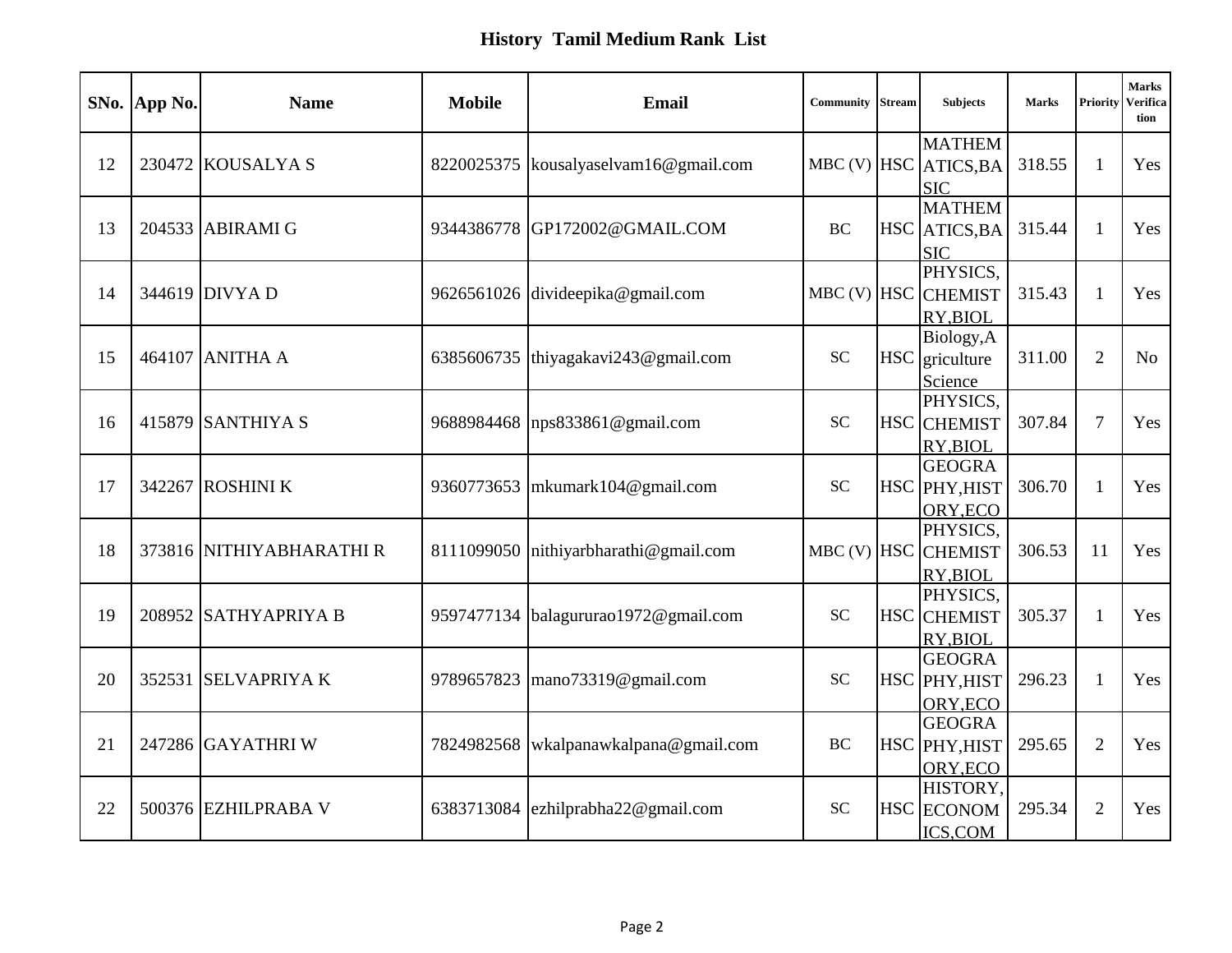|    | SNo. App No.  | <b>Name</b>                | <b>Mobile</b> | <b>Email</b>                     | Community         | <b>Stream</b> | <b>Subjects</b>          | <b>Marks</b> | Priority       | <b>Marks</b><br>Verifica<br>tion |
|----|---------------|----------------------------|---------------|----------------------------------|-------------------|---------------|--------------------------|--------------|----------------|----------------------------------|
|    |               |                            |               |                                  |                   |               | <b>GEOGRA</b>            |              |                |                                  |
| 23 |               | 408549 GAYATHRI K          | 8438776326    | gaytrigayithri@gmail.com         | <b>SC</b>         |               | HSC PHY, HIST            | 294.82       | $\mathbf{1}$   | Yes                              |
|    |               |                            |               |                                  |                   |               | ORY, ECO                 |              |                |                                  |
| 24 |               |                            |               |                                  | MBC<br><b>AND</b> |               | HISTORY,                 |              |                |                                  |
|    |               | 334529 KOLANCHI S          | 8940802553    | boobalanbalan732@gmail.com       | <b>DNC</b>        |               | HSC ECONOM               | 293.80       | 2              | Yes                              |
|    |               |                            |               |                                  |                   |               | ICS,COM<br><b>ECONOM</b> |              |                |                                  |
| 25 |               | 416498 EYALVIZHI           |               | 7539993908 Eyalv440@gmail.com    | <b>SC</b>         |               | HSC ICS, COM             | 293.42       | $\mathbf{1}$   | Yes                              |
|    |               |                            |               |                                  |                   |               | <b>MERCE, A</b>          |              |                |                                  |
|    |               |                            |               |                                  |                   |               | HISTORY,                 |              |                |                                  |
| 26 |               | 495135 SWETHA S            | 8838276861    | prakashsaifulla143@gmail.com     | <b>BC</b>         |               | HSC ECONOM               | 293.12       | 1              | Yes                              |
|    |               |                            |               |                                  |                   |               | ICS,COM                  |              |                |                                  |
|    |               |                            |               |                                  |                   |               | PHYSICS,                 |              |                |                                  |
| 27 |               | 249407 SANKARI S           | 8526373813    | sankarisankar200408@gmail.com    | <b>SC</b>         |               | <b>HSC</b> CHEMIST       | 292.79       | $\mathbf{1}$   | Yes                              |
|    |               |                            |               |                                  |                   |               | RY, BIOL                 |              |                |                                  |
|    |               |                            |               |                                  |                   |               | <b>COMMER</b>            |              |                |                                  |
| 28 |               | 337056 SARULATHA I         | 8248668516    | $g$ muthukumar1983@gmail.com     |                   |               | MBC (V) HSC CE, ACCO     | 292.63       | $\overline{2}$ | Yes                              |
|    |               |                            |               |                                  |                   |               | <b>UNTANC</b>            |              |                |                                  |
|    |               |                            |               |                                  |                   |               | PHYSICS,                 |              |                |                                  |
| 29 |               | 252799 SANDHIYA S          | 9942486414    | sankarsandhiya200410@gmail.com   | <b>SC</b>         |               | <b>HSC</b> CHEMIST       | 292.00       | 1              | Yes                              |
|    |               |                            |               |                                  |                   |               | RY, BIOL                 |              |                |                                  |
|    |               |                            |               |                                  | <b>MBC</b>        |               | <b>GEOGRA</b>            |              |                |                                  |
| 30 |               | 309482 NIVETHA P           | 9715652451    | 9715 palpandiswyswetha@gmail.com | <b>AND</b>        |               | HSC PHY, HIST            | 291.58       | $\mathbf{1}$   | Yes                              |
|    |               |                            |               |                                  | <b>DNC</b>        |               | ORY, ECO                 |              |                |                                  |
|    |               |                            |               |                                  |                   |               | PHYSICS,                 |              |                |                                  |
| 31 |               | 476357 DESIKA B            | 8531948802    | susibala0612@gmail.com           | <b>SC</b>         |               | <b>HSC</b> CHEMIST       | 289.60       | $\mathbf{1}$   | Yes                              |
|    |               |                            |               |                                  |                   |               | RY, BIOL                 |              |                |                                  |
|    |               |                            |               |                                  |                   |               | <b>GEOGRA</b>            |              |                |                                  |
| 32 |               | 473878 MONICA SARASWATHY V | 8778964821    | beastgoku6@gmail.com             |                   |               | MBC (V) HSC PHY, HIST    | 289.01       | $\mathbf{1}$   | Yes                              |
|    |               |                            |               |                                  |                   |               | ORY, ECO                 |              |                |                                  |
|    |               |                            |               |                                  |                   |               | PHYSICS,                 |              |                |                                  |
| 33 | 278006 LISA R |                            |               | 7373358186   rlisa7019@gmail.com | $MBC$ (V) $HSC$   |               | <b>CHEMIST</b>           | 287.72       | $\overline{2}$ | Yes                              |
|    |               |                            |               |                                  |                   |               | RY, BIOL                 |              |                |                                  |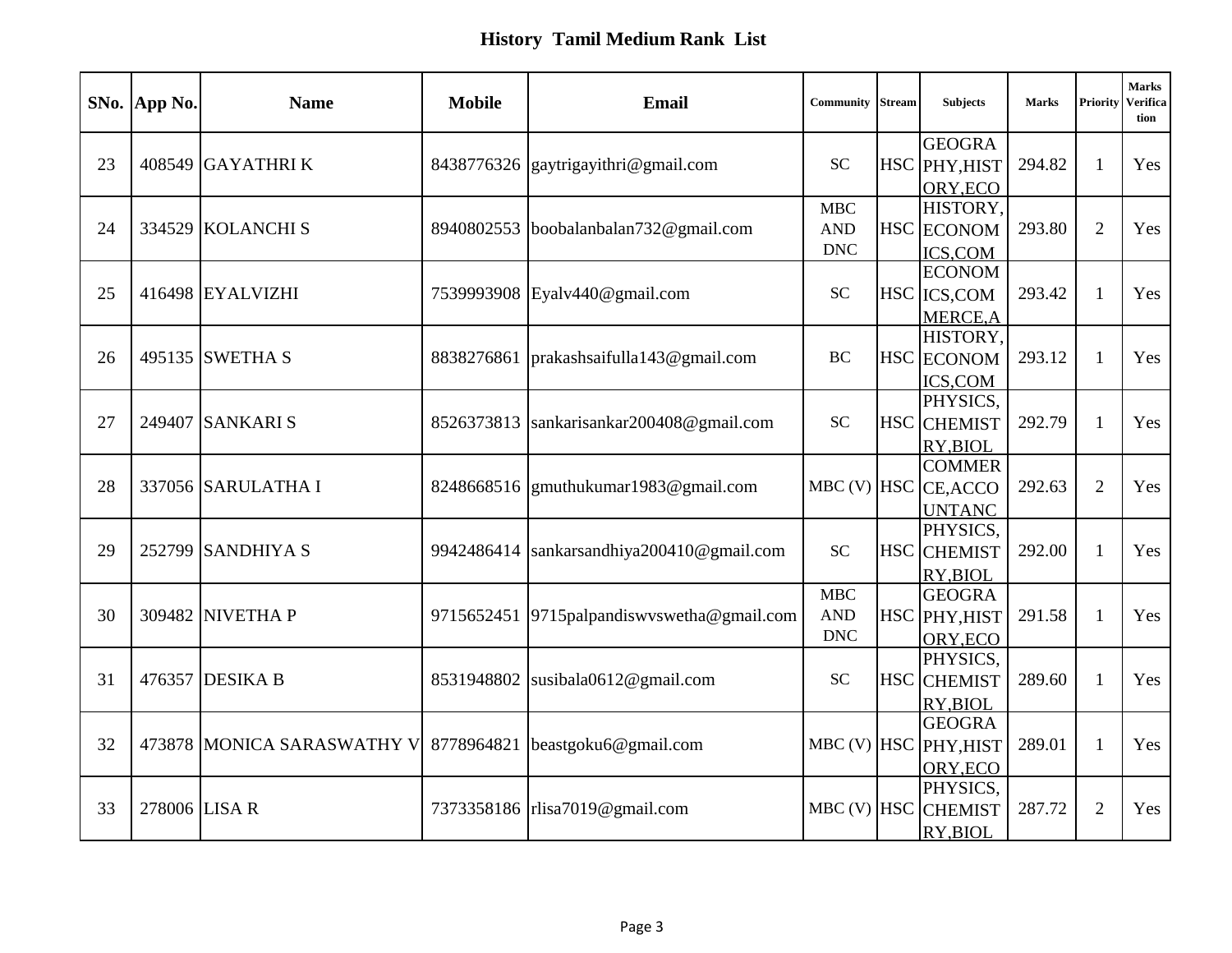|    | SNo. App No. | <b>Name</b>              | <b>Mobile</b> | <b>Email</b>                                               | <b>Community Stream</b> | <b>Subjects</b>                | <b>Marks</b> | Priority       | <b>Marks</b><br>Verifica<br>tion |
|----|--------------|--------------------------|---------------|------------------------------------------------------------|-------------------------|--------------------------------|--------------|----------------|----------------------------------|
|    |              |                          |               |                                                            |                         | PHYSICS,                       |              |                |                                  |
| 34 |              | 498277 THAMIZH MANI      | 9600880835    | mgr.iyyappan@gmail.com                                     | $MBC$ (V) $HSC$         | <b>CHEMIST</b>                 | 287.65       | 2              | Yes                              |
|    |              |                          |               |                                                            |                         | RY, BOTA                       |              |                |                                  |
| 35 |              | 415710 ABINAYA G         | 8526439231    | thalapathyranjith0402@gmail.com                            | <b>SC</b>               | <b>GEOGRA</b><br>HSC PHY, HIST | 286.80       | 1              | Yes                              |
|    |              |                          |               |                                                            |                         |                                |              |                |                                  |
|    |              |                          |               |                                                            |                         | ORY, ECO<br><b>BIOLOGY</b>     |              |                |                                  |
| 36 |              | 434162 SRI DEEPAGAYATHRI | 9786026195    | sivasamyragavan@gmail.com                                  | <b>SC</b>               | <b>HSC</b> AGRICU              | 286.66       | $\mathbf{1}$   | Yes                              |
|    |              |                          |               |                                                            |                         | <b>LTURAL</b>                  |              |                |                                  |
|    |              |                          |               |                                                            |                         | <b>GEOGRA</b>                  |              |                |                                  |
| 37 |              | 243187 SWETHA V          | 7708882488    | surendarsurendar421@gmail.com                              | <b>SC</b>               | HSC PHY, HIST                  | 285.74       | 1              | Yes                              |
|    |              |                          |               |                                                            |                         | ORY, ECO                       |              |                |                                  |
|    |              |                          |               |                                                            |                         | <b>GEOGRA</b>                  |              |                |                                  |
| 38 |              | 245423 PRADEEPA          | 9342264994    | pradeeparam2004@gmail.com                                  | <b>SC</b>               | HSC PHY, HIST                  | 285.31       | $\mathbf{1}$   | Yes                              |
|    |              |                          |               |                                                            |                         | ORY, ECO                       |              |                |                                  |
|    |              |                          |               |                                                            |                         | <b>GEOGRA</b>                  |              |                |                                  |
| 39 |              | 289598 KARTHIGA V        | 8489827691    | vijaykumarkarpagam@gmail.com                               | <b>SC</b>               | HSC PHY, HIST                  | 285.00       | $\overline{4}$ | Yes                              |
|    |              |                          |               |                                                            |                         | ORY, ECO                       |              |                |                                  |
|    |              |                          |               |                                                            |                         | PHYSICS,                       |              |                |                                  |
| 40 |              | 270747 ARCHUNA S         | 9488377640    | sekart1970@gmail.com                                       | <b>SC</b>               | <b>HSC</b> CHEMIST             | 282.53       | $\overline{2}$ | Yes                              |
|    |              |                          |               |                                                            |                         | RY, BIOL                       |              |                |                                  |
|    |              |                          |               |                                                            |                         | History, Ec                    |              |                |                                  |
| 41 |              | 425806 ABINAYA K         | 8248578606    | abikolanchi149@gmail.com                                   | $MBC$ (V) $HSC$         | onomics,C                      | 281.36       | $\overline{3}$ | N <sub>o</sub>                   |
|    |              |                          |               |                                                            |                         | ommerce,                       |              |                |                                  |
|    |              |                          |               |                                                            |                         | <b>ECONOM</b>                  |              |                |                                  |
| 42 |              | 268188 SARUMATHI S       | 9342332126    | sarumathisaravanan2004@gmail.com   MBC (V)   HSC   ICS,COM |                         |                                | 281.00       | 3              | Yes                              |
|    |              |                          |               |                                                            |                         | <b>MERCE, A</b>                |              |                |                                  |
|    |              |                          |               |                                                            |                         | <b>GEOGRA</b>                  |              |                |                                  |
| 43 |              | 346559 PREETHI K         | 7092680639    | karunanithipreethi133@gmail.com                            | <b>SC</b>               | HSC PHY, HIST                  | 280.84       | $\mathbf{1}$   | Yes                              |
|    |              |                          |               |                                                            |                         | ORY, ECO<br>HISTORY.           |              |                |                                  |
| 44 |              | 455166 KALAIMAGAL M      | 8110924863    | kaviya143.m@gmail.com                                      |                         | MBC (V) HSC ECONOM             | 280.01       | $\overline{2}$ | Yes                              |
|    |              |                          |               |                                                            |                         |                                |              |                |                                  |
|    |              |                          |               |                                                            |                         | ICS, COM                       |              |                |                                  |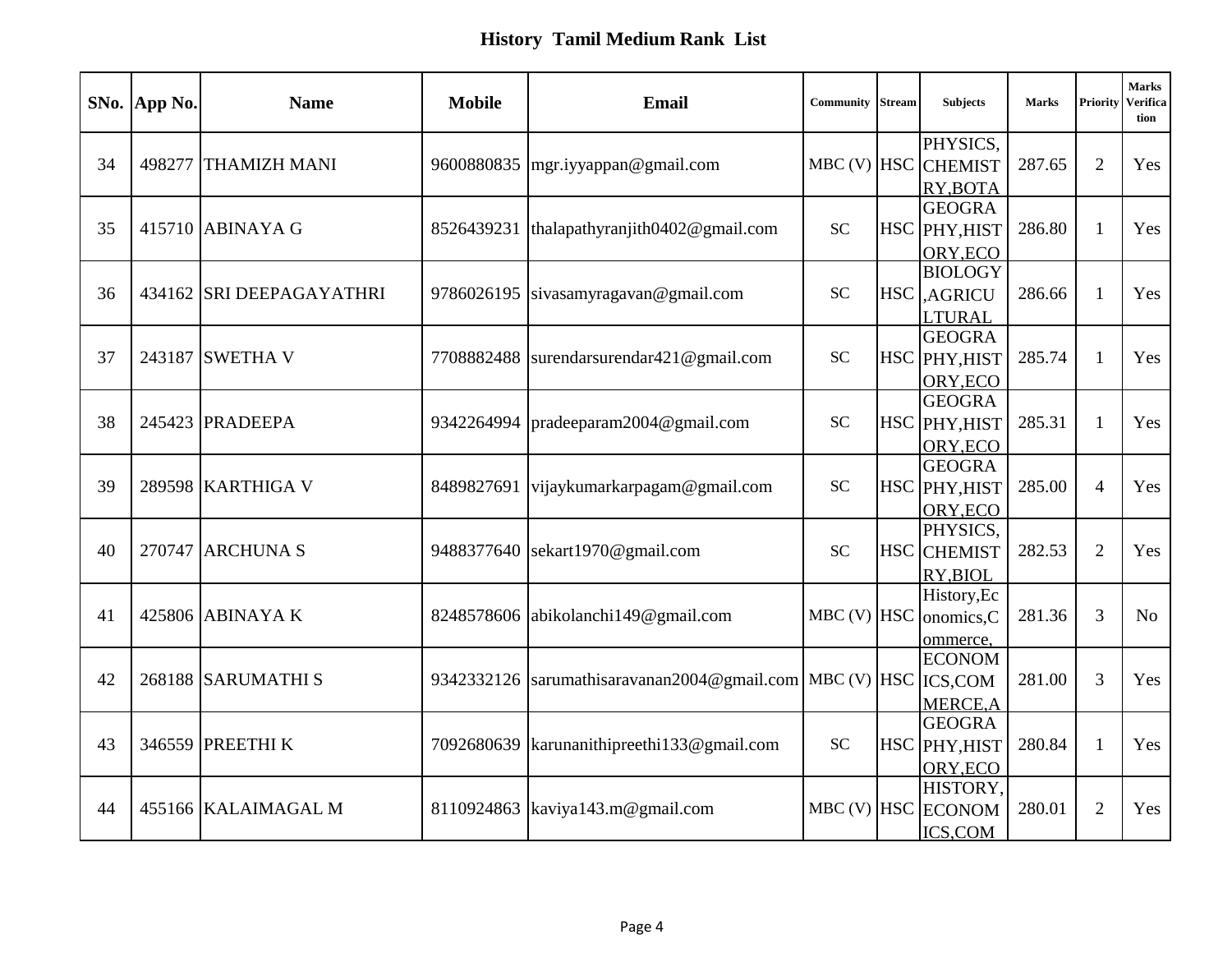| <b>GEOGRA</b><br>435948 KANIMOZHI K<br>HSC PHY, HIST<br>279.45<br>45<br>6383721876 thalakarthi661@gmail.com<br><b>BC</b><br>$\mathbf{1}$<br>Yes<br>ORY, ECO<br>HISTORY,<br>MBC (V) HSC ECONOM<br>372553 DEVI S<br>ramyaelangovan03@gmail.com<br>279.14<br>46<br>8524057325<br>1<br>Yes<br><b>ICS,COM</b><br><b>GEOGRA</b><br>327195 SUBAL<br>$\overline{2}$<br>47<br><b>SC</b><br>9787241093<br>www.ananth765@gmail.com<br>HSC PHY, HIST<br>278.02<br>Yes<br>ORY, ECO<br><b>ECONOM</b><br>$\overline{2}$<br>48<br>331771<br><b>VISHNU PRIYA B</b><br>7708462787<br>balasubramaniumvignesh@gmail.com<br><b>BC</b><br>HSC ICS, COM<br>277.59<br>Yes<br>MERCE, A<br>HISTORY,<br><b>SC</b><br>3<br>49<br>337656 ABINAYA R<br>7558143353<br>HSC ECONOM<br>276.93<br>abinayaramesh2004@gmail.com<br>Yes<br>ICS,COM<br><b>GEOGRA</b><br>350318 SUBASHEEBA S<br><b>SC</b><br>HSC PHY, HIST<br>276.81<br>50<br>9600948950<br>subasheebasubramaniyan@gmail.com<br>Yes<br>$\mathbf{1}$<br>ORY, ECO<br>Geography<br>355575 SUBAL<br>$\overline{2}$<br>51<br>9787241093<br>$\text{mssaranya}$ 1995@yahoo.in<br><b>SC</b><br><b>HSC</b><br>276.00<br>N <sub>o</sub><br>,History,Ec<br>onomics,P<br>PHYSICS,<br>MBC (V) HSC CHEMIST<br>280200 MONIKA V<br>8760304566 SURIYA082003@GMAIL.COM<br>$\overline{2}$<br>52<br>275.84<br>Yes<br>RY, BIOL<br><b>GEOGRA</b><br>53<br>204731 DEVASRI M<br>273.16<br>2<br>9790677193<br>devasri26072004@gmail.com<br><b>SC</b><br>HSC PHY, HIST<br>Yes<br>ORY, ECO<br>History, Ec<br>54<br>301897 HARINI R<br>9345397684<br>mugeshramesh68@gmail.com<br>$MBC$ (V) $HSC$<br>272.68<br>$\mathbf{1}$<br>onomics,C<br>N <sub>0</sub><br>ommerce,<br>HISTORY,<br>55<br>333963 MONISHA<br>monishab0106@gmail.com<br><b>SCA</b><br><b>HSC</b> ECONOM<br>272.22<br>Yes<br>9751793731<br>1 | SNo. App No. | <b>Name</b> | <b>Mobile</b> | <b>Email</b> | Community | <b>Stream</b> | <b>Subjects</b> | <b>Marks</b> | Priority | <b>Marks</b><br>Verifica<br>tion |
|--------------------------------------------------------------------------------------------------------------------------------------------------------------------------------------------------------------------------------------------------------------------------------------------------------------------------------------------------------------------------------------------------------------------------------------------------------------------------------------------------------------------------------------------------------------------------------------------------------------------------------------------------------------------------------------------------------------------------------------------------------------------------------------------------------------------------------------------------------------------------------------------------------------------------------------------------------------------------------------------------------------------------------------------------------------------------------------------------------------------------------------------------------------------------------------------------------------------------------------------------------------------------------------------------------------------------------------------------------------------------------------------------------------------------------------------------------------------------------------------------------------------------------------------------------------------------------------------------------------------------------------------------------------------------------------------------------------------------------------------------------------------------------------------------------|--------------|-------------|---------------|--------------|-----------|---------------|-----------------|--------------|----------|----------------------------------|
|                                                                                                                                                                                                                                                                                                                                                                                                                                                                                                                                                                                                                                                                                                                                                                                                                                                                                                                                                                                                                                                                                                                                                                                                                                                                                                                                                                                                                                                                                                                                                                                                                                                                                                                                                                                                        |              |             |               |              |           |               |                 |              |          |                                  |
|                                                                                                                                                                                                                                                                                                                                                                                                                                                                                                                                                                                                                                                                                                                                                                                                                                                                                                                                                                                                                                                                                                                                                                                                                                                                                                                                                                                                                                                                                                                                                                                                                                                                                                                                                                                                        |              |             |               |              |           |               |                 |              |          |                                  |
|                                                                                                                                                                                                                                                                                                                                                                                                                                                                                                                                                                                                                                                                                                                                                                                                                                                                                                                                                                                                                                                                                                                                                                                                                                                                                                                                                                                                                                                                                                                                                                                                                                                                                                                                                                                                        |              |             |               |              |           |               |                 |              |          |                                  |
|                                                                                                                                                                                                                                                                                                                                                                                                                                                                                                                                                                                                                                                                                                                                                                                                                                                                                                                                                                                                                                                                                                                                                                                                                                                                                                                                                                                                                                                                                                                                                                                                                                                                                                                                                                                                        |              |             |               |              |           |               |                 |              |          |                                  |
|                                                                                                                                                                                                                                                                                                                                                                                                                                                                                                                                                                                                                                                                                                                                                                                                                                                                                                                                                                                                                                                                                                                                                                                                                                                                                                                                                                                                                                                                                                                                                                                                                                                                                                                                                                                                        |              |             |               |              |           |               |                 |              |          |                                  |
|                                                                                                                                                                                                                                                                                                                                                                                                                                                                                                                                                                                                                                                                                                                                                                                                                                                                                                                                                                                                                                                                                                                                                                                                                                                                                                                                                                                                                                                                                                                                                                                                                                                                                                                                                                                                        |              |             |               |              |           |               |                 |              |          |                                  |
|                                                                                                                                                                                                                                                                                                                                                                                                                                                                                                                                                                                                                                                                                                                                                                                                                                                                                                                                                                                                                                                                                                                                                                                                                                                                                                                                                                                                                                                                                                                                                                                                                                                                                                                                                                                                        |              |             |               |              |           |               |                 |              |          |                                  |
|                                                                                                                                                                                                                                                                                                                                                                                                                                                                                                                                                                                                                                                                                                                                                                                                                                                                                                                                                                                                                                                                                                                                                                                                                                                                                                                                                                                                                                                                                                                                                                                                                                                                                                                                                                                                        |              |             |               |              |           |               |                 |              |          |                                  |
|                                                                                                                                                                                                                                                                                                                                                                                                                                                                                                                                                                                                                                                                                                                                                                                                                                                                                                                                                                                                                                                                                                                                                                                                                                                                                                                                                                                                                                                                                                                                                                                                                                                                                                                                                                                                        |              |             |               |              |           |               |                 |              |          |                                  |
|                                                                                                                                                                                                                                                                                                                                                                                                                                                                                                                                                                                                                                                                                                                                                                                                                                                                                                                                                                                                                                                                                                                                                                                                                                                                                                                                                                                                                                                                                                                                                                                                                                                                                                                                                                                                        |              |             |               |              |           |               |                 |              |          |                                  |
|                                                                                                                                                                                                                                                                                                                                                                                                                                                                                                                                                                                                                                                                                                                                                                                                                                                                                                                                                                                                                                                                                                                                                                                                                                                                                                                                                                                                                                                                                                                                                                                                                                                                                                                                                                                                        |              |             |               |              |           |               |                 |              |          |                                  |
|                                                                                                                                                                                                                                                                                                                                                                                                                                                                                                                                                                                                                                                                                                                                                                                                                                                                                                                                                                                                                                                                                                                                                                                                                                                                                                                                                                                                                                                                                                                                                                                                                                                                                                                                                                                                        |              |             |               |              |           |               |                 |              |          |                                  |
|                                                                                                                                                                                                                                                                                                                                                                                                                                                                                                                                                                                                                                                                                                                                                                                                                                                                                                                                                                                                                                                                                                                                                                                                                                                                                                                                                                                                                                                                                                                                                                                                                                                                                                                                                                                                        |              |             |               |              |           |               |                 |              |          |                                  |
|                                                                                                                                                                                                                                                                                                                                                                                                                                                                                                                                                                                                                                                                                                                                                                                                                                                                                                                                                                                                                                                                                                                                                                                                                                                                                                                                                                                                                                                                                                                                                                                                                                                                                                                                                                                                        |              |             |               |              |           |               |                 |              |          |                                  |
|                                                                                                                                                                                                                                                                                                                                                                                                                                                                                                                                                                                                                                                                                                                                                                                                                                                                                                                                                                                                                                                                                                                                                                                                                                                                                                                                                                                                                                                                                                                                                                                                                                                                                                                                                                                                        |              |             |               |              |           |               |                 |              |          |                                  |
|                                                                                                                                                                                                                                                                                                                                                                                                                                                                                                                                                                                                                                                                                                                                                                                                                                                                                                                                                                                                                                                                                                                                                                                                                                                                                                                                                                                                                                                                                                                                                                                                                                                                                                                                                                                                        |              |             |               |              |           |               |                 |              |          |                                  |
|                                                                                                                                                                                                                                                                                                                                                                                                                                                                                                                                                                                                                                                                                                                                                                                                                                                                                                                                                                                                                                                                                                                                                                                                                                                                                                                                                                                                                                                                                                                                                                                                                                                                                                                                                                                                        |              |             |               |              |           |               |                 |              |          |                                  |
|                                                                                                                                                                                                                                                                                                                                                                                                                                                                                                                                                                                                                                                                                                                                                                                                                                                                                                                                                                                                                                                                                                                                                                                                                                                                                                                                                                                                                                                                                                                                                                                                                                                                                                                                                                                                        |              |             |               |              |           |               |                 |              |          |                                  |
|                                                                                                                                                                                                                                                                                                                                                                                                                                                                                                                                                                                                                                                                                                                                                                                                                                                                                                                                                                                                                                                                                                                                                                                                                                                                                                                                                                                                                                                                                                                                                                                                                                                                                                                                                                                                        |              |             |               |              |           |               |                 |              |          |                                  |
|                                                                                                                                                                                                                                                                                                                                                                                                                                                                                                                                                                                                                                                                                                                                                                                                                                                                                                                                                                                                                                                                                                                                                                                                                                                                                                                                                                                                                                                                                                                                                                                                                                                                                                                                                                                                        |              |             |               |              |           |               |                 |              |          |                                  |
|                                                                                                                                                                                                                                                                                                                                                                                                                                                                                                                                                                                                                                                                                                                                                                                                                                                                                                                                                                                                                                                                                                                                                                                                                                                                                                                                                                                                                                                                                                                                                                                                                                                                                                                                                                                                        |              |             |               |              |           |               |                 |              |          |                                  |
|                                                                                                                                                                                                                                                                                                                                                                                                                                                                                                                                                                                                                                                                                                                                                                                                                                                                                                                                                                                                                                                                                                                                                                                                                                                                                                                                                                                                                                                                                                                                                                                                                                                                                                                                                                                                        |              |             |               |              |           |               |                 |              |          |                                  |
|                                                                                                                                                                                                                                                                                                                                                                                                                                                                                                                                                                                                                                                                                                                                                                                                                                                                                                                                                                                                                                                                                                                                                                                                                                                                                                                                                                                                                                                                                                                                                                                                                                                                                                                                                                                                        |              |             |               |              |           |               |                 |              |          |                                  |
|                                                                                                                                                                                                                                                                                                                                                                                                                                                                                                                                                                                                                                                                                                                                                                                                                                                                                                                                                                                                                                                                                                                                                                                                                                                                                                                                                                                                                                                                                                                                                                                                                                                                                                                                                                                                        |              |             |               |              |           |               |                 |              |          |                                  |
|                                                                                                                                                                                                                                                                                                                                                                                                                                                                                                                                                                                                                                                                                                                                                                                                                                                                                                                                                                                                                                                                                                                                                                                                                                                                                                                                                                                                                                                                                                                                                                                                                                                                                                                                                                                                        |              |             |               |              |           |               |                 |              |          |                                  |
|                                                                                                                                                                                                                                                                                                                                                                                                                                                                                                                                                                                                                                                                                                                                                                                                                                                                                                                                                                                                                                                                                                                                                                                                                                                                                                                                                                                                                                                                                                                                                                                                                                                                                                                                                                                                        |              |             |               |              |           |               |                 |              |          |                                  |
|                                                                                                                                                                                                                                                                                                                                                                                                                                                                                                                                                                                                                                                                                                                                                                                                                                                                                                                                                                                                                                                                                                                                                                                                                                                                                                                                                                                                                                                                                                                                                                                                                                                                                                                                                                                                        |              |             |               |              |           |               |                 |              |          |                                  |
|                                                                                                                                                                                                                                                                                                                                                                                                                                                                                                                                                                                                                                                                                                                                                                                                                                                                                                                                                                                                                                                                                                                                                                                                                                                                                                                                                                                                                                                                                                                                                                                                                                                                                                                                                                                                        |              |             |               |              |           |               |                 |              |          |                                  |
|                                                                                                                                                                                                                                                                                                                                                                                                                                                                                                                                                                                                                                                                                                                                                                                                                                                                                                                                                                                                                                                                                                                                                                                                                                                                                                                                                                                                                                                                                                                                                                                                                                                                                                                                                                                                        |              |             |               |              |           |               |                 |              |          |                                  |
|                                                                                                                                                                                                                                                                                                                                                                                                                                                                                                                                                                                                                                                                                                                                                                                                                                                                                                                                                                                                                                                                                                                                                                                                                                                                                                                                                                                                                                                                                                                                                                                                                                                                                                                                                                                                        |              |             |               |              |           |               |                 |              |          |                                  |
|                                                                                                                                                                                                                                                                                                                                                                                                                                                                                                                                                                                                                                                                                                                                                                                                                                                                                                                                                                                                                                                                                                                                                                                                                                                                                                                                                                                                                                                                                                                                                                                                                                                                                                                                                                                                        |              |             |               |              |           |               | ICS,COM         |              |          |                                  |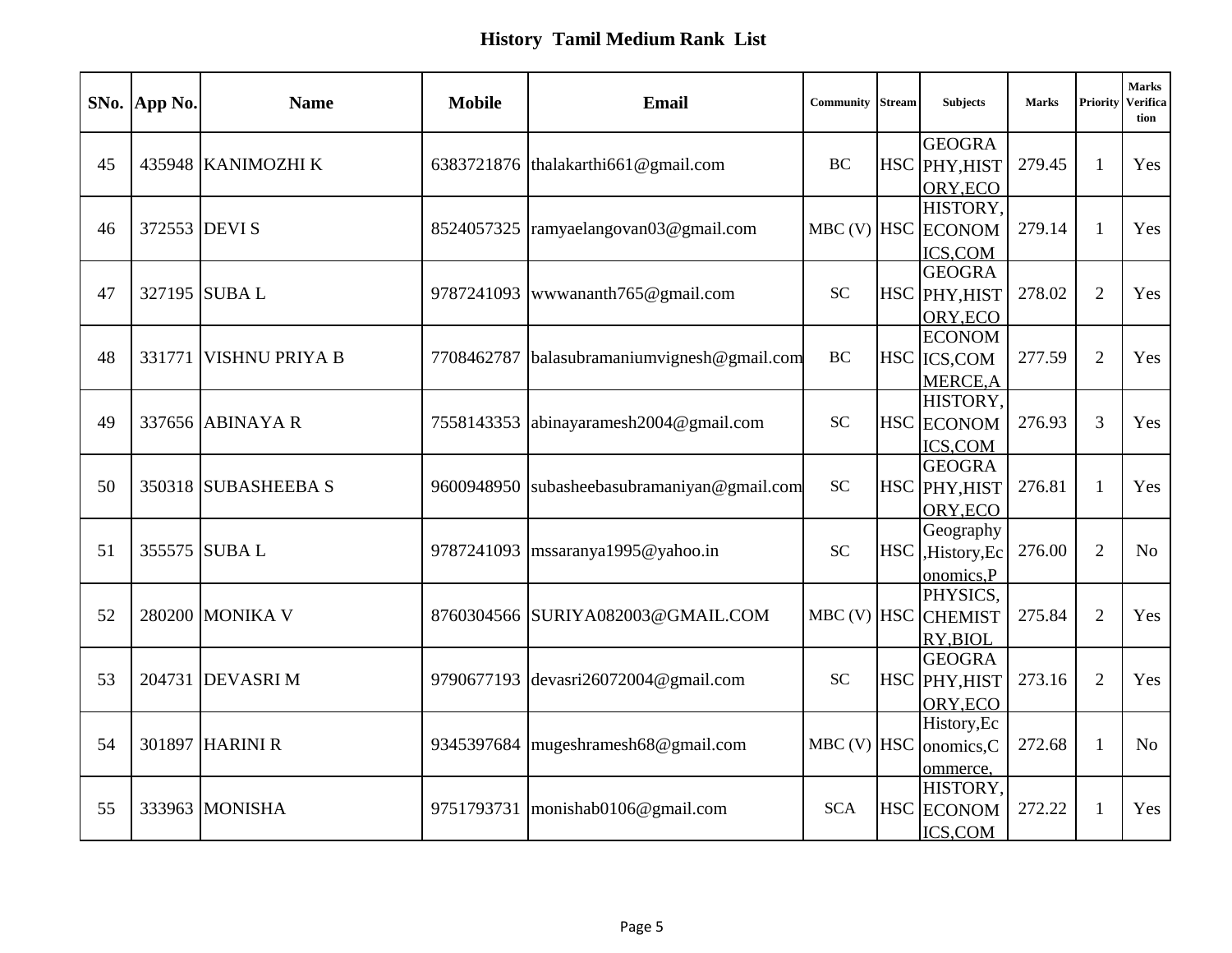|    | SNo. App No. | <b>Name</b>               | <b>Mobile</b> | <b>Email</b>                   | <b>Community</b> Stream    | <b>Subjects</b>           | <b>Marks</b> | Priority       | <b>Marks</b><br><b>Verifica</b><br>tion |
|----|--------------|---------------------------|---------------|--------------------------------|----------------------------|---------------------------|--------------|----------------|-----------------------------------------|
|    |              |                           |               |                                |                            | <b>GEOGRA</b>             |              |                |                                         |
| 56 |              | 332310 DURGADEVI R        | 9489858547    | durgadevi20041@gmail.com       |                            | MBC (V) HSC PHY, HIST     | 271.97       | -1             | Yes                                     |
|    |              |                           |               |                                |                            | ORY, ECO                  |              |                |                                         |
|    |              |                           |               |                                |                            | PHYSICS,                  |              |                |                                         |
| 57 |              | 439446 KAVIYA B           | 8778140310    | vbmecheng@gmail.com            | <b>SC</b>                  | <b>HSC</b> CHEMIST        | 270.03       | $\overline{2}$ | Yes                                     |
|    |              |                           |               |                                |                            | RY, BIOL<br><b>ECONOM</b> |              |                |                                         |
| 58 |              | 321934 DHEERKADHARSHINI K | 8903981677    |                                | <b>SC</b>                  |                           | 269.60       | 3              | Yes                                     |
|    |              |                           |               | dheerkatharshinik@gmail.com    |                            | HSC ICS, COM              |              |                |                                         |
|    |              |                           |               |                                |                            | MERCE, A<br>HISTORY.      |              |                |                                         |
| 59 | 430031       | <b>BHUVANESHWARIC</b>     | 9943862572    | cbhuvaneshwari0909@gmail.com   |                            | MBC (V) HSC ECONOM        | 269.57       |                | Yes                                     |
|    |              |                           |               |                                |                            | <b>ICS,COM</b>            |              |                |                                         |
|    |              |                           |               |                                |                            | HISTORY,                  |              |                |                                         |
| 60 |              | 345127 LILLYPUSHPA P      | 9840122416    | lillypushpapushparaj@gmail.com | <b>BC</b>                  | <b>HSC</b> ECONOM         | 267.56       | 3              | Yes                                     |
|    |              |                           |               |                                |                            | ICS,COM                   |              |                |                                         |
|    |              |                           |               |                                |                            | <b>GEOGRA</b>             |              |                |                                         |
| 61 |              | 326982 RANJITHA V         | 7358839983    | venuscomputers27@gmail.com     | $\ensuremath{\mathbf{SC}}$ | HSC PHY, HIST             | 266.75       | $\overline{2}$ | Yes                                     |
|    |              |                           |               |                                |                            | ORY, ECO                  |              |                |                                         |
|    |              |                           |               |                                |                            | <b>GEOGRA</b>             |              |                |                                         |
| 62 |              | 381313 THILAGAVATHIT      | 6384423419    | tthilaga2002@gmail.com         | <b>SC</b>                  | HSC PHY, HIST             | 266.60       | $\overline{2}$ | Yes                                     |
|    |              |                           |               |                                |                            | ORY, ECO                  |              |                |                                         |
|    |              |                           |               |                                |                            | <b>GEOGRA</b>             |              |                |                                         |
| 63 | 457411       | <b>PRIYANKA S</b>         | 8940492370    | gvigneshgvignesh472@gmail.com  | $\ensuremath{\mathbf{SC}}$ | HSC PHY, HIST             | 266.58       |                | Yes                                     |
|    |              |                           |               |                                |                            | ORY, ECO                  |              |                |                                         |
|    |              |                           |               |                                |                            | <b>GEOGRA</b>             |              |                |                                         |
| 64 |              | 437265 NALINI R           | 8072314680    | nalinilaashni2004@gmail.com    | <b>SC</b>                  | HSC PHY, HIST             | 266.06       | 2              | Yes                                     |
|    |              |                           |               |                                |                            | ORY, ECO                  |              |                |                                         |
|    |              |                           |               |                                |                            | HISTORY,                  |              |                |                                         |
| 65 |              | 403015 RESHMAPRIYA K      | 6369724381    | sathiskumar67201@gmail.com     | <b>SC</b>                  | <b>HSC</b> ECONOM         | 266.04       | $\overline{2}$ | Yes                                     |
|    |              |                           |               |                                |                            | ICS,COM                   |              |                |                                         |
|    |              |                           |               |                                | <b>MBC</b>                 | <b>GEOGRA</b>             |              |                |                                         |
| 66 |              | 297681 SATHIYA            | 8608546994    | sathiya172004@gmail.com        | <b>AND</b>                 | HSC PHY, HIST             | 266.00       |                | Yes                                     |
|    |              |                           |               |                                | <b>DNC</b>                 | ORY, ECO                  |              |                |                                         |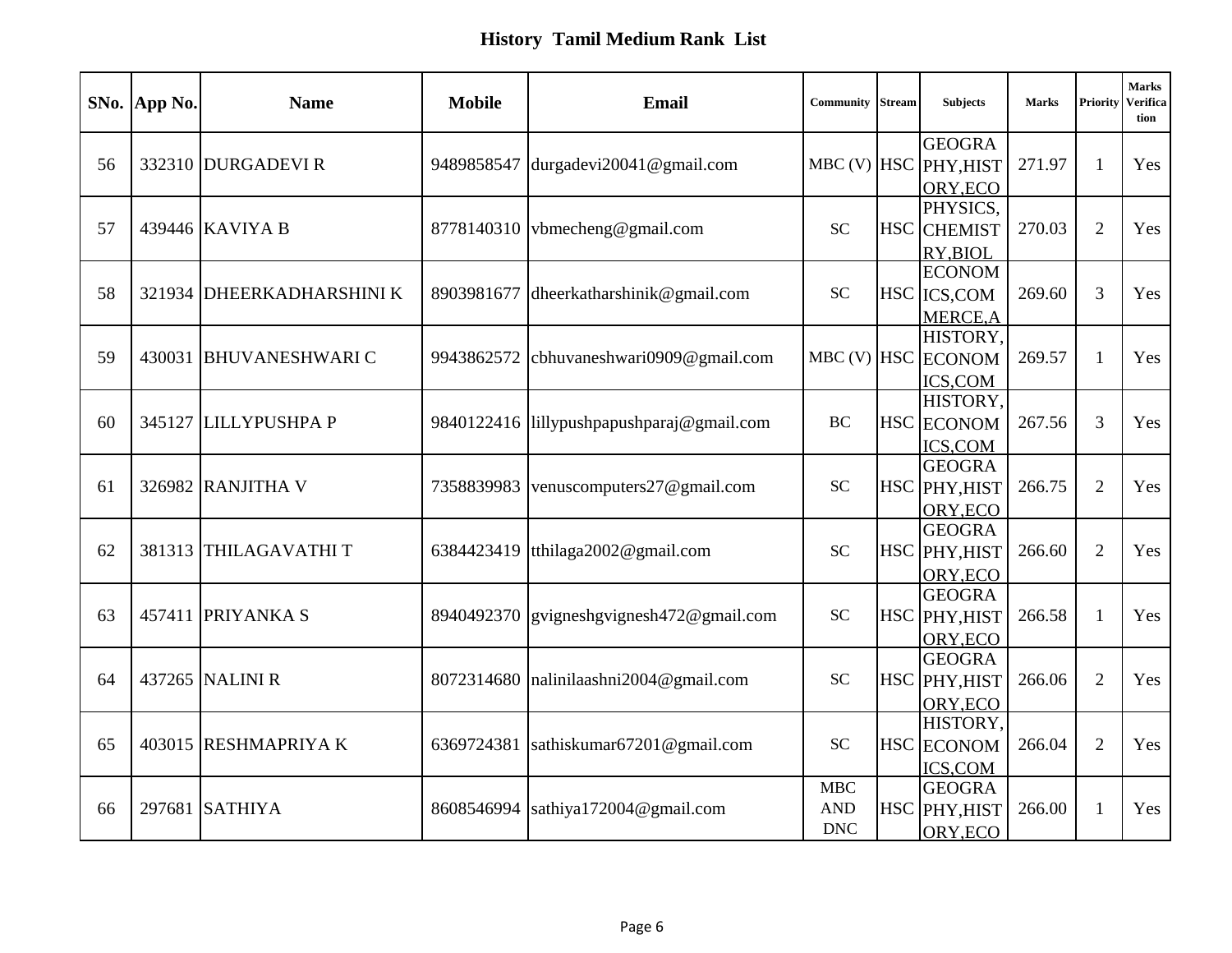|    | SNo. App No. | <b>Name</b>          | <b>Mobile</b> | <b>Email</b>                              | Community         | <b>Stream</b> | <b>Subjects</b>                | <b>Marks</b> | Priority       | <b>Marks</b><br>Verifica<br>tion |
|----|--------------|----------------------|---------------|-------------------------------------------|-------------------|---------------|--------------------------------|--------------|----------------|----------------------------------|
| 67 |              | 202361 LAVANYA V     | 9698462612    | lavanya2021v@gmail.com                    | <b>SC</b>         |               | <b>GEOGRA</b><br>HSC PHY, HIST | 265.93       | $\overline{2}$ | Yes                              |
|    |              |                      |               |                                           |                   |               | ORY, ECO                       |              |                |                                  |
|    |              |                      |               |                                           |                   |               | <b>GEOGRA</b>                  |              |                |                                  |
| 68 |              | 353585 LAKSHMIR      | 6369645914    | lakshmi300704r@gmail.com                  | <b>ST</b>         |               | HSC PHY, HIST                  | 265.35       | 1              | Yes                              |
|    |              |                      |               |                                           |                   |               | ORY, ECO                       |              |                |                                  |
|    |              |                      |               |                                           |                   |               | <b>GEOGRA</b>                  |              |                |                                  |
| 69 |              | 293335 KALAISELVI K  |               | 6385754714  jk6297813@gmail.com           | <b>SC</b>         |               | HSC PHY, HIST                  | 264.71       | $\mathbf{1}$   | Yes                              |
|    |              |                      |               |                                           |                   |               | ORY, ECO                       |              |                |                                  |
|    |              |                      |               |                                           |                   |               | HISTORY,                       |              |                |                                  |
| 70 |              | 488807 PUSHPAVATHI J |               | 9344918410   jayasanker19740815@gmail.com |                   |               | MBC (V) HSC ECONOM             | 264.24       | 1              | Yes                              |
|    |              |                      |               |                                           |                   |               | ICS,COM                        |              |                |                                  |
|    |              |                      |               |                                           |                   |               | PHYSICS,                       |              |                |                                  |
| 71 |              | 428517 R.SUMITHRA    | 6382105185    | mithish067@gmail.com                      | <b>SC</b>         |               | <b>HSC</b> CHEMIST             | 263.98       | $\overline{2}$ | Yes                              |
|    |              |                      |               |                                           |                   |               | RY, COMP                       |              |                |                                  |
|    |              |                      |               |                                           |                   |               | <b>GEOGRA</b>                  |              |                |                                  |
| 72 |              | 352771 B NANDHINI    | 6382617546    | valavan41@gmail.com                       | <b>SC</b>         |               | HSC PHY, HIST                  | 263.91       | $\overline{2}$ | Yes                              |
|    |              |                      |               |                                           |                   |               | ORY, ECO                       |              |                |                                  |
|    |              |                      |               |                                           |                   |               | HISTORY,                       |              |                |                                  |
| 73 |              | 352070 ABINAYA       | 9344127012    | tkabinaya2003@gmail.com                   | <b>SC</b>         |               | <b>HSC</b> ECONOM              | 263.36       | $\mathbf{1}$   | Yes                              |
|    |              |                      |               |                                           |                   |               | ICS,COM                        |              |                |                                  |
|    |              | 319256 SWETHA P      |               |                                           | MBC<br><b>AND</b> |               | <b>GEOGRA</b>                  |              |                |                                  |
| 74 |              |                      | 6369478074    | shivanbala128@gmail.com                   | <b>DNC</b>        |               | HSC PHY, HIST                  | 262.53       | 1              | Yes                              |
|    |              |                      |               |                                           |                   |               | ORY, ECO<br>HISTORY,           |              |                |                                  |
| 75 |              | 350323 PAPPISHA      | 9344127012    | sushmithasushi456@gmail.com               | <b>SC</b>         |               | HSC ECONOM                     | 262.26       | $\overline{2}$ | Yes                              |
|    |              |                      |               |                                           |                   |               | ICS,COM                        |              |                |                                  |
|    |              |                      |               |                                           |                   |               | HISTORY,                       |              |                |                                  |
| 76 |              | 415052 SIVAPRIYA S   |               | 8760248806 sivapriya28102002@gmail.com    | <b>SC</b>         |               | <b>HSC</b> ECONOM              | 262.23       | 3              | Yes                              |
|    |              |                      |               |                                           |                   |               | ICS,COM                        |              |                |                                  |
|    |              |                      |               |                                           |                   |               | <b>GEOGRA</b>                  |              |                |                                  |
| 77 |              | 273996 SUBETHA S     | 6383407960    | subethasubetha14@gmail.com                |                   |               | MBC (V) HSC PHY, HIST          | 262.16       | 3              | Yes                              |
|    |              |                      |               |                                           |                   |               | ORY, ECO                       |              |                |                                  |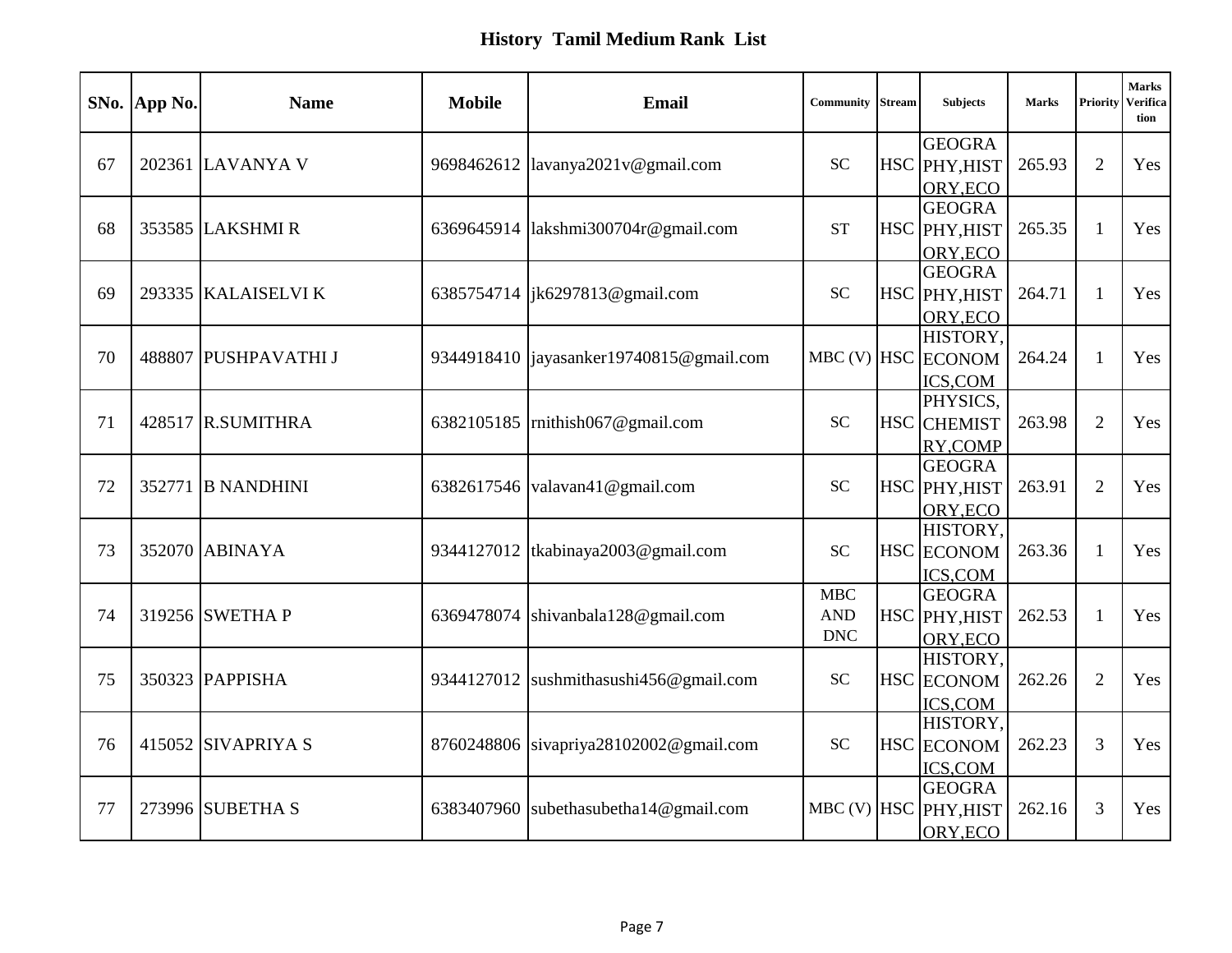|    | SNo. App No. | <b>Name</b>          | <b>Mobile</b> | <b>Email</b>                            | Community                       | <b>Stream</b> | <b>Subjects</b>                            | <b>Marks</b> | Priority     | <b>Marks</b><br>Verifica<br>tion |
|----|--------------|----------------------|---------------|-----------------------------------------|---------------------------------|---------------|--------------------------------------------|--------------|--------------|----------------------------------|
| 78 |              | $422172$ AATHITHYA K |               | 9597001148   kathirveladhi063@gmail.com | <b>BC</b>                       |               | HISTORY,<br>HSC ECONOM<br>ICS,COM          | 261.58       | 6            | Yes                              |
| 79 |              | 396913 SUBI G        | 7550322692    | subi94983@gmail.com                     | MBC<br><b>AND</b><br><b>DNC</b> |               | PHYSICS,<br><b>HSC</b> CHEMIST<br>RY, BIOL | 261.15       | 2            | Yes                              |
| 80 |              | 372876 NIRANJANI R   | 8940057350    | niranjanir2005@gmail.com                | <b>SC</b>                       |               | PHYSICS,<br><b>HSC</b> CHEMIST<br>RY, BIOL | 261.09       | 4            | Yes                              |
| 81 |              | 398386 KAMALEESHWARI |               | 9750186558 kskamaleesh2004@gmail.com    | <b>SC</b>                       |               | HISTORY,<br>HSC ECONOM<br>ICS,COM          | 260.90       | 1            | Yes                              |
| 82 |              | 247566 SARATHI S     | 8531922169    | seemanchisarathi200408@gmail.com        | <b>SC</b>                       |               | HISTORY,<br><b>HSC</b> ECONOM<br>ICS,COM   | 260.68       | $\mathbf{1}$ | Yes                              |
| 83 |              | 356168 JAYANTHI S    | 9342572389    | $[$ iayanthisenthil16704@gmail.com      |                                 |               | HISTORY,<br>MBC (V) HSC ECONOM<br>ICS,COM  | 260.68       | 1            | Yes                              |
| 84 |              | 208792 G ABINAYA     | 8072491608    | aravindganesan93@yahoo.com              | BC                              |               | <b>GEOGRA</b><br>HSC PHY, HIST<br>ORY, ECO | 260.33       | $\mathbf{1}$ | Yes                              |
| 85 |              | 482443 DHARSHINI J   | 8754621172    | cscmelachalai@gmail.com                 | <b>SC</b>                       |               | HISTORY,<br>HSC ECONOM<br>ICS,COM          | 259.57       | 1            | Yes                              |
| 86 |              | 304715 J DIVYA       | 9791896864    | babamatrimony@gmail.com                 | <b>SC</b>                       |               | <b>GEOGRA</b><br>HSC PHY, HIST<br>ORY, ECO | 258.95       | 3            | Yes                              |
| 87 |              | 228472 RATHISHA R    | 9791545649    | rrathish493@gmail.com                   | <b>SC</b>                       |               | PHYSICS,<br><b>HSC</b> CHEMIST<br>RY, BOTA | 258.87       | 3            | Yes                              |
| 88 |              | 291824 SARATHI S     | 6384260694    | sarathisuthakar2004@gmail.com           | <b>SC</b>                       |               | <b>GEOGRA</b><br>HSC PHY, HIST<br>ORY, ECO | 258.25       | 1            | Yes                              |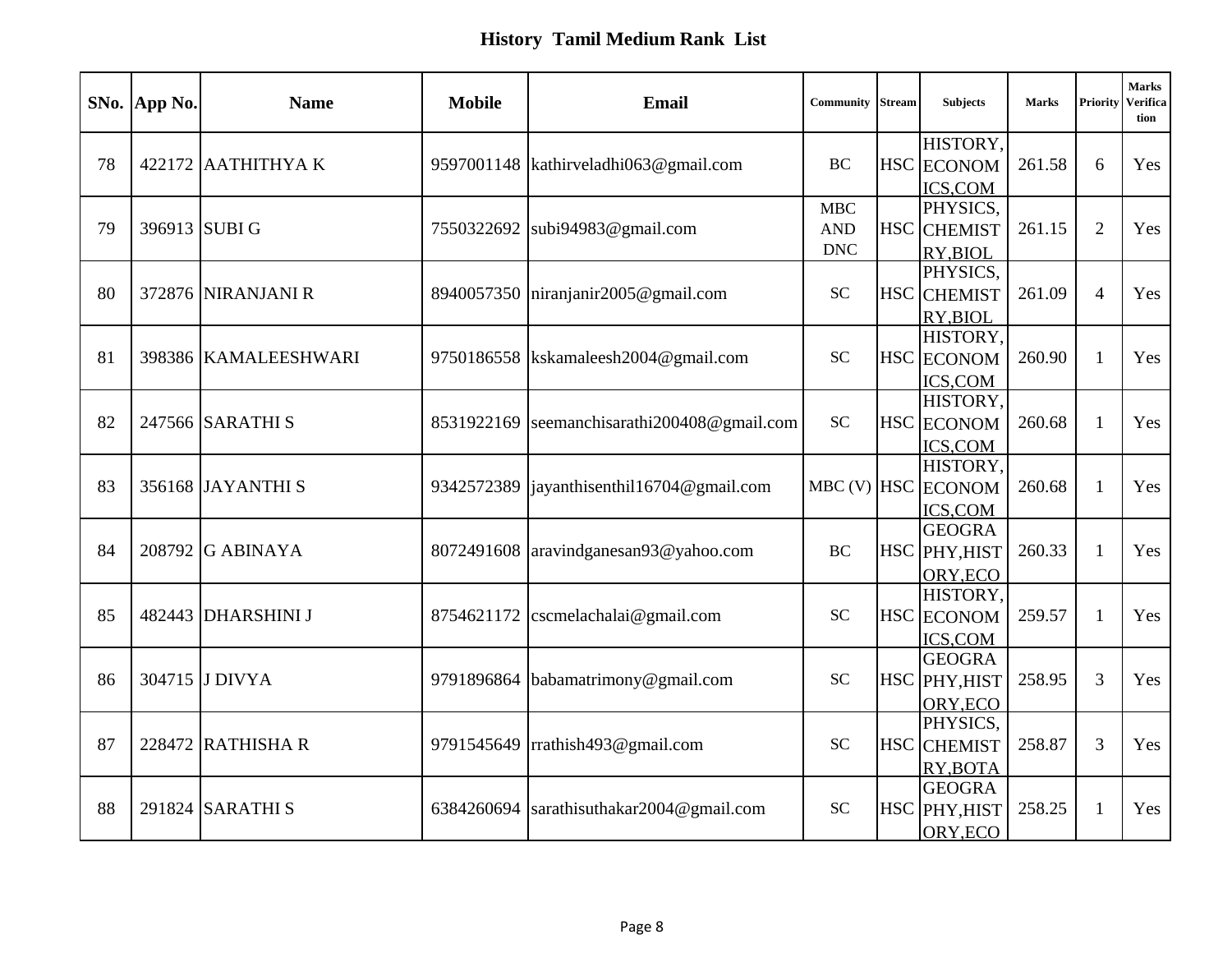|    | SNo. App No. | <b>Name</b>          | <b>Mobile</b> | <b>Email</b>                  | Community       | <b>Stream</b> | <b>Subjects</b>                  | <b>Marks</b> | Priority       | <b>Marks</b><br>Verifica<br>tion |
|----|--------------|----------------------|---------------|-------------------------------|-----------------|---------------|----------------------------------|--------------|----------------|----------------------------------|
|    |              |                      |               |                               |                 |               | <b>GEOGRA</b>                    |              |                |                                  |
| 89 |              | 354860 SHARMILA S    | 9791206289    | sharmila020303s@gmail.com     | <b>ST</b>       |               | HSC PHY, HIST                    | 257.98       | $\mathbf{1}$   | Yes                              |
|    |              |                      |               |                               |                 |               | ORY, ECO                         |              |                |                                  |
| 90 |              | 300157 RABIYA R      | 9976154531    | radiyaramesh2004@gmail.com    | <b>SC</b>       |               | <b>ECONOM</b><br>HSC ICS, COM    | 257.86       | 3              | Yes                              |
|    |              |                      |               |                               |                 |               |                                  |              |                |                                  |
|    |              |                      |               |                               |                 |               | <b>MERCE, A</b><br><b>GEOGRA</b> |              |                |                                  |
| 91 |              | 349413 MAHESHWARI M  | 7868959022    | maheshwari290404@gmail.com    | <b>SC</b>       |               | HSC PHY, HIST                    | 257.66       | $\mathbf{1}$   | Yes                              |
|    |              |                      |               |                               |                 |               | ORY, ECO                         |              |                |                                  |
|    |              |                      |               |                               |                 |               | <b>GEOGRA</b>                    |              |                |                                  |
| 92 |              | 436655 JAYASRI.D     | 8925340595    | djchandran2001@gmail.com      | <b>SC</b>       |               | HSC PHY, HIST                    | 257.21       | 1              | Yes                              |
|    |              |                      |               |                               |                 |               | ORY, ECO                         |              |                |                                  |
|    |              |                      |               |                               |                 |               | <b>GEOGRA</b>                    |              |                |                                  |
| 93 |              | 459351 SWETHAR       | 6379774365    | gayathri.somu96@gmail.com     | <b>SC</b>       |               | HSC PHY, HIST                    | 256.85       | 1              | Yes                              |
|    |              |                      |               |                               |                 |               | ORY, ECO                         |              |                |                                  |
|    |              |                      |               |                               |                 |               | PHYSICS,                         |              |                |                                  |
| 94 |              | 346648 PAVITHRA S    | 7695878122    | sbala4462@gmail.com           | $MBC$ (V) $HSC$ |               | <b>CHEMIST</b>                   | 256.23       | $\overline{2}$ | Yes                              |
|    |              |                      |               |                               |                 |               | RY, BOTA                         |              |                |                                  |
|    |              |                      |               |                               |                 |               | HISTORY,                         |              |                |                                  |
| 95 |              | 251430 VICTORIYA     | 7871180818    | victoriya200405@gmail.com     | <b>SC</b>       |               | <b>HSC</b> ECONOM                | 255.59       | $\overline{2}$ | Yes                              |
|    |              |                      |               |                               |                 |               | ICS,COM                          |              |                |                                  |
|    |              |                      |               |                               |                 |               | <b>GEOGRA</b>                    |              |                |                                  |
| 96 |              | 386239 PRIYA M       | 9159867809    | priyamohan2004@gmail.com      | <b>SC</b>       |               | HSC PHY, HIST                    | 253.20       | 1              | Yes                              |
|    |              |                      |               |                               |                 |               | ORY, ECO<br><b>GEOGRA</b>        |              |                |                                  |
| 97 |              | 402264 SHERIN L      | 8438701172    | sherinlenin105@gmail.com      | <b>BC</b>       |               | HSC PHY, HIST                    | 252.26       | 2              | Yes                              |
|    |              |                      |               |                               |                 |               | ORY, ECO                         |              |                |                                  |
|    |              |                      |               |                               |                 |               | <b>GEOGRA</b>                    |              |                |                                  |
| 98 | 376652 SAGI  |                      | 9787470592    | abiramiabi250803@gmail.com    |                 |               | MBC (V) HSC PHY, HIST            | 252.02       | $\mathbf{1}$   | Yes                              |
|    |              |                      |               |                               |                 |               | ORY, ECO                         |              |                |                                  |
|    |              |                      |               |                               |                 |               | HISTORY,                         |              |                |                                  |
| 99 | 319062       | <b>DEEPALAKSHMIN</b> | 8531097594    | deepalakshi.n150803@gmail.com |                 |               | MBC (V) HSC ECONOM               | 252.01       | $\overline{2}$ | Yes                              |
|    |              |                      |               |                               |                 |               | ICS,COM                          |              |                |                                  |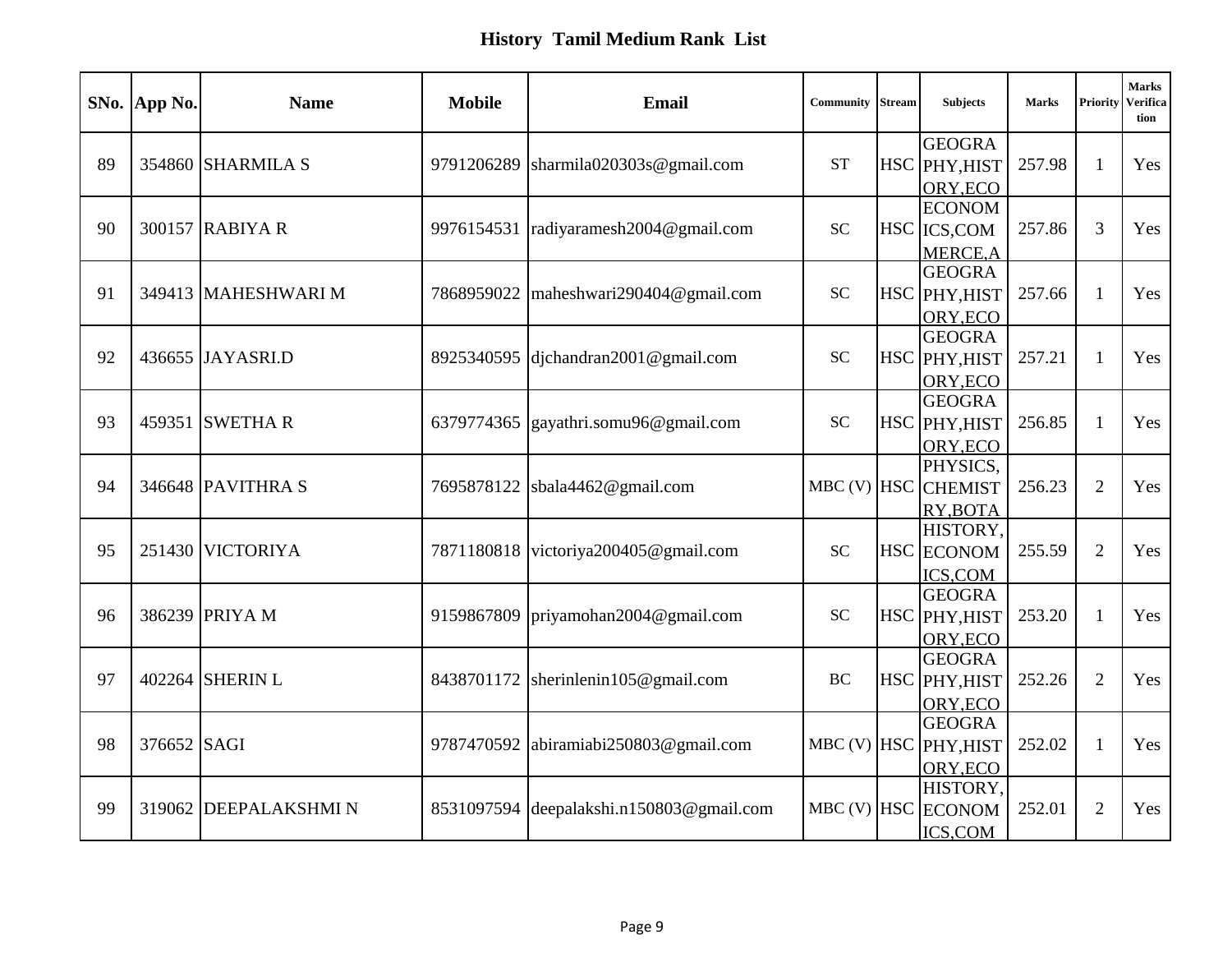|     | SNo. App No. | <b>Name</b>          | <b>Mobile</b> | <b>Email</b>                  | <b>Community</b> Stream    | <b>Subjects</b>                | <b>Marks</b> | Priority       | <b>Marks</b><br>Verifica<br>tion |
|-----|--------------|----------------------|---------------|-------------------------------|----------------------------|--------------------------------|--------------|----------------|----------------------------------|
|     |              |                      |               |                               |                            | <b>GEOGRA</b>                  |              |                |                                  |
| 100 |              | 481536 ANITHA        | 7094652097    | BVINITHABSC@GMAIL.COM         | SC                         | HSC PHY, HIST                  | 251.71       | $\mathbf{1}$   | Yes                              |
|     |              |                      |               |                               |                            | ORY, ECO                       |              |                |                                  |
| 101 |              | 351023 AKALYA I      | 7695887275    | akalya2004@gmail.com          | <b>SC</b>                  | <b>GEOGRA</b><br>HSC PHY, HIST | 250.87       | 1              | Yes                              |
|     |              |                      |               |                               |                            | ORY, ECO                       |              |                |                                  |
|     |              |                      |               |                               |                            | <b>GEOGRA</b>                  |              |                |                                  |
| 102 |              | 411129 AKALYA T      | 9787241071    | akalyathangaiyan@gmail.com    | $\ensuremath{\mathbf{SC}}$ | HSC PHY, HIST                  | 250.42       | 1              | Yes                              |
|     |              |                      |               |                               |                            | ORY, ECO                       |              |                |                                  |
|     |              |                      |               |                               |                            | <b>GEOGRA</b>                  |              |                |                                  |
| 103 |              | 309408 MADHUMITHA P  | 9585755364    | madhuparthi1708@gmail.com     | $MBC$ (V) $HSC$            | PHY, HIST                      | 250.22       | $\overline{2}$ | Yes                              |
|     |              |                      |               |                               |                            | ORY, ECO                       |              |                |                                  |
|     |              |                      |               |                               |                            | <b>GEOGRA</b>                  |              |                |                                  |
| 104 |              | 301762 SARMILA K     | 7708964981    | sangeetaa7888@gmail.com       |                            | MBC (V) HSC PHY, HIST          | 250.15       | 2              | Yes                              |
|     |              |                      |               |                               |                            | ORY, ECO                       |              |                |                                  |
|     |              |                      |               |                               |                            | <b>GEOGRA</b>                  |              |                |                                  |
| 105 |              | 298630 NIKITHA S     | 7867061347    | selvarajnikitha2003@gmail.com | <b>SC</b>                  | HSC PHY, HIST                  | 249.83       | $\mathbf{1}$   | Yes                              |
|     |              |                      |               |                               |                            | ORY, ECO                       |              |                |                                  |
|     |              |                      |               |                               |                            | <b>ECONOM</b>                  |              |                |                                  |
| 106 |              | 335309 PADHMAPRIYA   | 7448343245    | padhmapriyan1006@gmail.com    | <b>SCA</b>                 | HSC ICS, COM                   | 249.34       | $\overline{4}$ | Yes                              |
|     |              |                      |               |                               |                            | MERCE, A                       |              |                |                                  |
|     |              |                      |               |                               |                            | <b>GEOGRA</b>                  |              |                |                                  |
| 107 |              | 386109 VINOSHALINI G | 9843518639    | vinoshalini04@gmail.com       | SC                         | HSC PHY, HIST                  | 249.12       | 1              | Yes                              |
|     |              |                      |               |                               |                            | ORY, ECO                       |              |                |                                  |
|     |              |                      |               |                               |                            | <b>GEOGRA</b>                  |              |                |                                  |
| 108 |              | 306820 SHOBANA R     | 6374282568    | subharaju2312@gmail.com       |                            | MBC (V) HSC PHY, HIST          | 248.64       | 2              | Yes                              |
|     |              |                      |               |                               |                            | ORY, ECO                       |              |                |                                  |
| 109 | 407081       | <b>SRIPRIYAK</b>     | 9361662179    | balajibala5697@gmail.com      | <b>SC</b>                  | HISTORY,                       | 248.26       | 1              | Yes                              |
|     |              |                      |               |                               |                            | <b>HSC</b> ECONOM              |              |                |                                  |
|     |              |                      |               |                               |                            | ICS,COM<br><b>GEOGRA</b>       |              |                |                                  |
| 110 |              | 397948 ANITHA K      | 9585493446    | anitha032004k@gmail.com       | <b>SC</b>                  | HSC PHY, HIST                  | 247.89       | $\mathbf{1}$   | Yes                              |
|     |              |                      |               |                               |                            | ORY, ECO                       |              |                |                                  |
|     |              |                      |               |                               |                            |                                |              |                |                                  |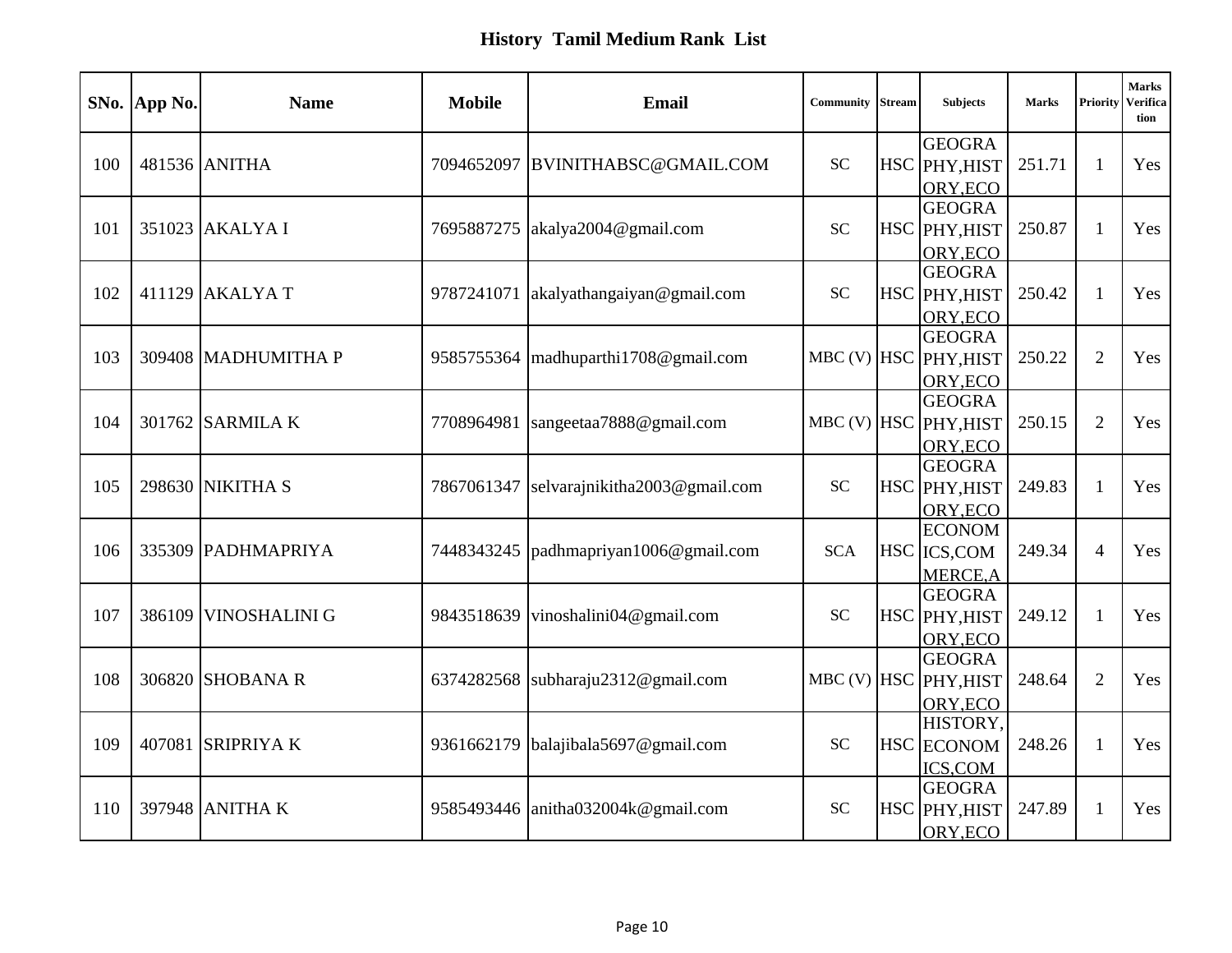|     | SNo. App No. | <b>Name</b>         | <b>Mobile</b> | <b>Email</b>                           | Community  | <b>Stream</b> | <b>Subjects</b>           | <b>Marks</b> | Priority       | <b>Marks</b><br>Verifica<br>tion |
|-----|--------------|---------------------|---------------|----------------------------------------|------------|---------------|---------------------------|--------------|----------------|----------------------------------|
|     |              |                     |               |                                        |            |               | <b>GEOGRA</b>             |              |                |                                  |
| 111 |              | 422378 MAHESHWARI M |               | 7358841756 Maheshwari3472004@gmail.com | <b>SC</b>  |               | HSC PHY, HIST             | 247.62       | 2              | Yes                              |
|     |              |                     |               |                                        |            |               | ORY, ECO                  |              |                |                                  |
|     |              |                     |               |                                        | MBC<br>AND |               | <b>GEOGRA</b>             |              |                |                                  |
| 112 |              | 356949 MAHALAKSHMI  | 9786592087    | mahakani2004@gmail.com                 | <b>DNC</b> |               | HSC PHY, HIST             | 247.25       | 1              | Yes                              |
|     |              |                     |               |                                        |            |               | ORY, ECO<br><b>GEOGRA</b> |              |                |                                  |
| 113 |              | 400037 RANJITHA R   | 9445388904    | ragul1305513055@gmail.com              | <b>SC</b>  |               | HSC PHY, HIST             | 247.02       | $\overline{2}$ | Yes                              |
|     |              |                     |               |                                        |            |               | ORY, ECO                  |              |                |                                  |
|     |              |                     |               |                                        |            |               | HISTORY,                  |              |                |                                  |
| 114 |              | 340467 MEERA        | 6374293997    | meeras 1703@gmail.com                  | <b>SC</b>  |               | HSC ECONOM                | 246.68       | 1              | Yes                              |
|     |              |                     |               |                                        |            |               | ICS,COM                   |              |                |                                  |
|     |              |                     |               |                                        |            |               | <b>GEOGRA</b>             |              |                |                                  |
| 115 |              | 418335 JENCY J      |               | 7502253250 [jency3250@gmail.com        | <b>BC</b>  |               | HSC PHY, HIST             | 246.38       | 1              | Yes                              |
|     |              |                     |               |                                        |            |               | ORY, ECO                  |              |                |                                  |
|     |              |                     |               |                                        |            |               | <b>GEOGRA</b>             |              |                |                                  |
| 116 |              | 298412 ARTHI R      | 9791866251    | aarthia941@gmail.com                   |            |               | MBC (V) HSC PHY, HIST     | 246.04       | $\mathbf{1}$   | Yes                              |
|     |              |                     |               |                                        |            |               | ORY, ECO                  |              |                |                                  |
|     |              |                     |               |                                        |            |               | <b>GEOGRA</b>             |              |                |                                  |
| 117 |              | 346996 SUMITHRA S   | 8940355995    | SUMITHRA26082003@GMAIL.COM             |            |               | MBC (V) HSC PHY, HIST     | 245.43       | 1              | Yes                              |
|     |              |                     |               |                                        |            |               | ORY, ECO                  |              |                |                                  |
|     |              |                     |               |                                        |            |               | History, Ec               |              |                |                                  |
| 118 |              | 461420 DEEPIKA K    | 9342228178    | kaviyarasi1862000@gmail.com            | <b>SC</b>  |               | HSC onomics, C            | 245.00       | 1              | N <sub>o</sub>                   |
|     |              |                     |               |                                        |            |               | ommerce,                  |              |                |                                  |
|     |              |                     |               |                                        |            |               | HISTORY,                  |              |                |                                  |
| 119 |              | 254518 JENITHA      | 8489611361    | krajendran.mca@gmail.com               | <b>SC</b>  |               | <b>HSC</b> ECONOM         | 244.67       | 2              | Yes                              |
|     |              |                     |               |                                        |            |               | ICS,COM                   |              |                |                                  |
|     |              |                     |               |                                        |            |               | <b>GEOGRA</b>             |              |                |                                  |
| 120 | 308289       | <b>VASUMATHI V</b>  | 9751334321    | vasumathivadivel31102004@yahoo.com     |            |               | MBC (V) HSC PHY, HIST     | 244.65       | 1              | Yes                              |
|     |              |                     |               |                                        |            |               | ORY, ECO                  |              |                |                                  |
|     |              |                     |               |                                        |            |               | HISTORY,                  |              |                |                                  |
| 121 |              | 436523 KAVIYA A     | 9787561363    | kaviya2004a@gmail.com                  | <b>SC</b>  |               | HSC ECONOM                | 244.02       | 1              | Yes                              |
|     |              |                     |               |                                        |            |               | ICS,COM                   |              |                |                                  |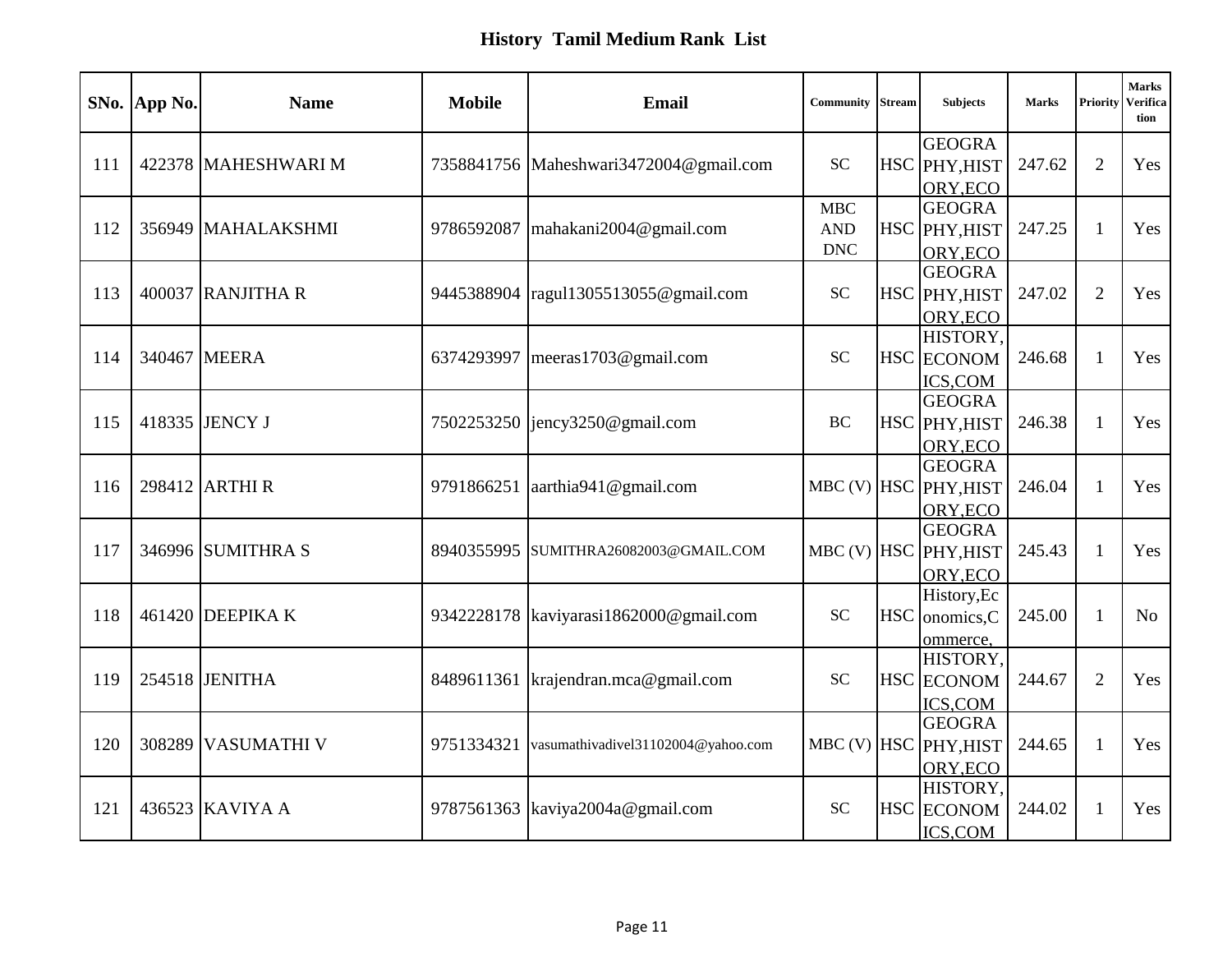|     | SNo. App No.  | <b>Name</b>           | <b>Mobile</b> | <b>Email</b>                       | <b>Community</b> Stream | <b>Subjects</b>               | <b>Marks</b> | Priority       | <b>Marks</b><br>Verifica<br>tion |
|-----|---------------|-----------------------|---------------|------------------------------------|-------------------------|-------------------------------|--------------|----------------|----------------------------------|
| 122 |               | 383601 SANDHIYA R     | 8072264919    | sandhiya2004r@gmail.com            | <b>SC</b>               | HISTORY,<br><b>HSC</b> ECONOM | 243.60       | $\mathbf{1}$   | Yes                              |
|     |               |                       |               |                                    |                         | ICS, COM                      |              |                |                                  |
|     |               |                       |               |                                    |                         | HISTORY.                      |              |                |                                  |
| 123 |               | 404706 THRISHA V      | 8098304097    | thrishaveeramani@gmail.com         |                         | MBC (V) HSC ECONOM            | 243.58       | $\overline{2}$ | Yes                              |
|     |               |                       |               |                                    |                         | <b>ICS,COM</b>                |              |                |                                  |
|     |               |                       |               |                                    |                         | PHYSICS,                      |              |                |                                  |
| 124 |               | 292457 UMAMAHESWARI V | 6369118590    | venkat6369118590@gmail.com         | $MBC$ (V) $HSC$         | <b>CHEMIST</b>                | 243.26       | 1              | Yes                              |
|     |               |                       |               |                                    |                         | RY, BOTA                      |              |                |                                  |
|     |               |                       |               |                                    |                         | <b>ECONOM</b>                 |              |                |                                  |
| 125 |               | 503920 SINEGA M       | 6369935116    | boopathikettavanboopathi@gmail.com | <b>BC</b>               | HSC ICS, COM                  | 243.12       | 3              | Yes                              |
|     |               |                       |               |                                    |                         | MERCE, A                      |              |                |                                  |
|     |               |                       |               |                                    |                         | <b>GEOGRA</b>                 |              |                |                                  |
| 126 |               | 340984 SANTHIYA S     | 9688606055    | santhiyas020604@gmail.com          | <b>SC</b>               | HSC PHY, HIST                 | 242.04       | $\mathbf{1}$   | Yes                              |
|     |               |                       |               |                                    |                         | ORY, ECO<br>HISTORY,          |              |                |                                  |
| 127 |               | 407789 PILOMY A       | 9787650226    | $pi$ lomyarokiyaraj2004@gmail.com  | <b>BC</b>               |                               | 242.03       | 1              | Yes                              |
|     |               |                       |               |                                    |                         | <b>HSC</b> ECONOM             |              |                |                                  |
|     |               |                       |               |                                    |                         | ICS,COM<br><b>GEOGRA</b>      |              |                |                                  |
| 128 |               | 351139 PRIYANKA P     | 7358833384    | paramaguru384@gmail.com            | <b>SC</b>               | HSC PHY, HIST                 | 241.49       | $\overline{2}$ | Yes                              |
|     |               |                       |               |                                    |                         | ORY, ECO                      |              |                |                                  |
|     |               |                       |               |                                    |                         | PHYSICS.                      |              |                |                                  |
| 129 | 503391 DEVI S |                       | 9047267329    | devisound2004@gmail.com            | <b>SC</b>               | <b>HSC</b> CHEMIST            | 239.44       | $\overline{2}$ | Yes                              |
|     |               |                       |               |                                    |                         | RY, BIOL                      |              |                |                                  |
|     |               |                       |               |                                    |                         | HISTORY,                      |              |                |                                  |
| 130 |               | 326959 SANTHIYA K     | 9487215655    | santhiyakannan0509@gmail.com       | $\rm BC$                | <b>HSC</b> ECONOM             | 239.14       | $\overline{2}$ | Yes                              |
|     |               |                       |               |                                    |                         | ICS,COM                       |              |                |                                  |
|     |               |                       |               |                                    |                         | HISTORY.                      |              |                |                                  |
| 131 |               | 313359 ANUSUYA S      | 8190883672    | selvaselvarowdyselva006@gmail.com  | <b>SC</b>               | <b>HSC</b> ECONOM             | 238.48       | $\overline{2}$ | Yes                              |
|     |               |                       |               |                                    |                         | ICS,COM                       |              |                |                                  |
|     |               |                       |               |                                    |                         | HISTORY,                      |              |                |                                  |
| 132 |               | 305954 MAHADEVI.M     | 9944359054    | sriramf@gmail.com                  | $MBC$ (V) $HSC$         | <b>ECONOM</b>                 | 238.45       | $\overline{2}$ | Yes                              |
|     |               |                       |               |                                    |                         | ICS,COM                       |              |                |                                  |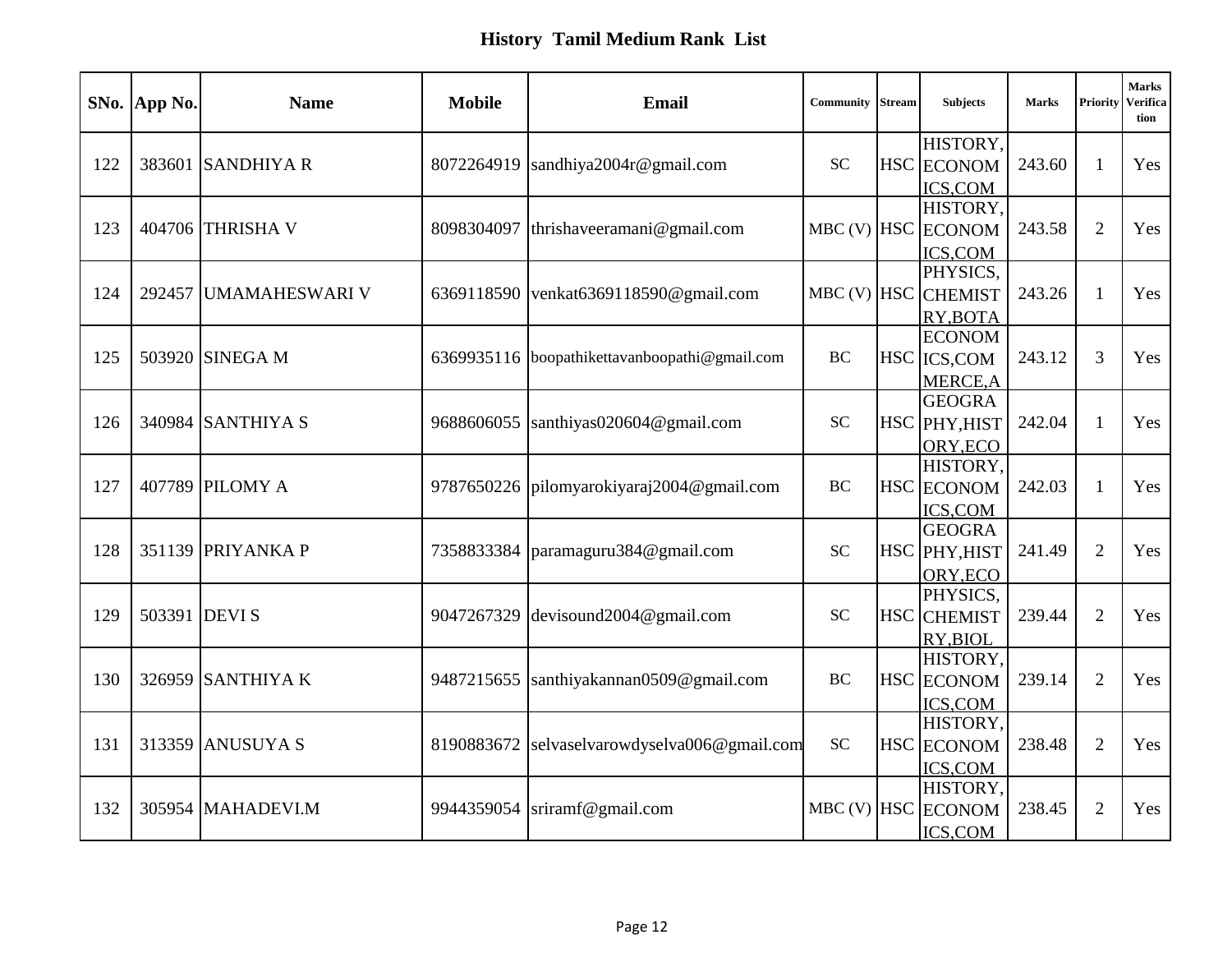|     | SNo. App No. | <b>Name</b>          | <b>Mobile</b> | <b>Email</b>                      | Community  | <b>Stream</b> | <b>Subjects</b>                            | <b>Marks</b> | Priority       | <b>Marks</b><br>Verifica<br>tion |
|-----|--------------|----------------------|---------------|-----------------------------------|------------|---------------|--------------------------------------------|--------------|----------------|----------------------------------|
| 133 |              | 225024 SOWNDHARYAR   | 9750429264    | sowndharya.r2004@gmail.com        |            |               | HISTORY,<br>MBC (V) HSC ECONOM<br>ICS, COM | 237.78       | 3              | Yes                              |
| 134 |              | 315351 KAVIYA P      | 9384966189    | 3starassociate7@gmail.com         | <b>SC</b>  |               | HISTORY,<br><b>HSC</b> ECONOM<br>ICS,COM   | 237.60       | $\overline{2}$ | Yes                              |
| 135 |              | 406337 AARTHI K      | 8189958728    | vigneshkb1998@gmail.com           |            |               | HISTORY,<br>MBC (V) HSC ECONOM<br>ICS,COM  | 237.12       | 1              | Yes                              |
| 136 |              | 262953 JOTHIKA S     | 9444136742    | devakeerthi2014@gmail.com         | <b>SC</b>  |               | PHYSICS.<br>HSC CHEMIST<br>RY, COMP        | 237.11       | 2              | Yes                              |
| 137 |              | 306365 JAYASRI R     | 9551682447    | jayasri012004r@gmail.com          | <b>SC</b>  |               | <b>GEOGRA</b><br>HSC PHY, HIST<br>ORY, ECO | 236.82       | $\mathbf{1}$   | Yes                              |
| 138 |              | 473383 MANJULA N     | 8675797973    | $\text{manjula102004n@gmail.com}$ | <b>SCA</b> | <b>HSC</b>    | <b>GEOGRA</b><br>PHY, HIST<br>ORY, ECO     | 236.55       | 1              | Yes                              |
| 139 |              | 434267 PAVITHRA M    | 8056550727    | muthuselvanlovely007@gmail.com    | <b>SC</b>  | <b>HSC</b>    | History, Ec<br>onomics,C<br>ommerce,       | 236.00       | $\overline{2}$ | No                               |
| 140 | 262301       | <b>ABINAYA G</b>     | 9788087135    | abi51504abi@gmail.com             | <b>BC</b>  | <b>HSC</b>    | Geography<br>,History,Ec<br>onomics,C      | 235.14       | 2              | N <sub>o</sub>                   |
| 141 |              | 332761 SIVARANJANI R | 9787268355    | rkthasan1986@gmail.com            |            |               | HISTORY,<br>MBC (V) HSC ECONOM<br>ICS, COM | 234.46       | 2              | Yes                              |
| 142 |              | 214251 SANTHIYA S    | 8531948610    | ammaappa2829@gmail.com            | <b>SC</b>  |               | PHYSICS,<br><b>HSC</b> CHEMIST<br>RY, COMP | 233.11       | $\overline{2}$ | Yes                              |
| 143 |              | 405647 NANDHINI K    | 9843162686    | nandhinikalai2004@gmail.com       | <b>SC</b>  |               | HISTORY,<br>HSC ECONOM<br>ICS,COM          | 232.67       | 1              | Yes                              |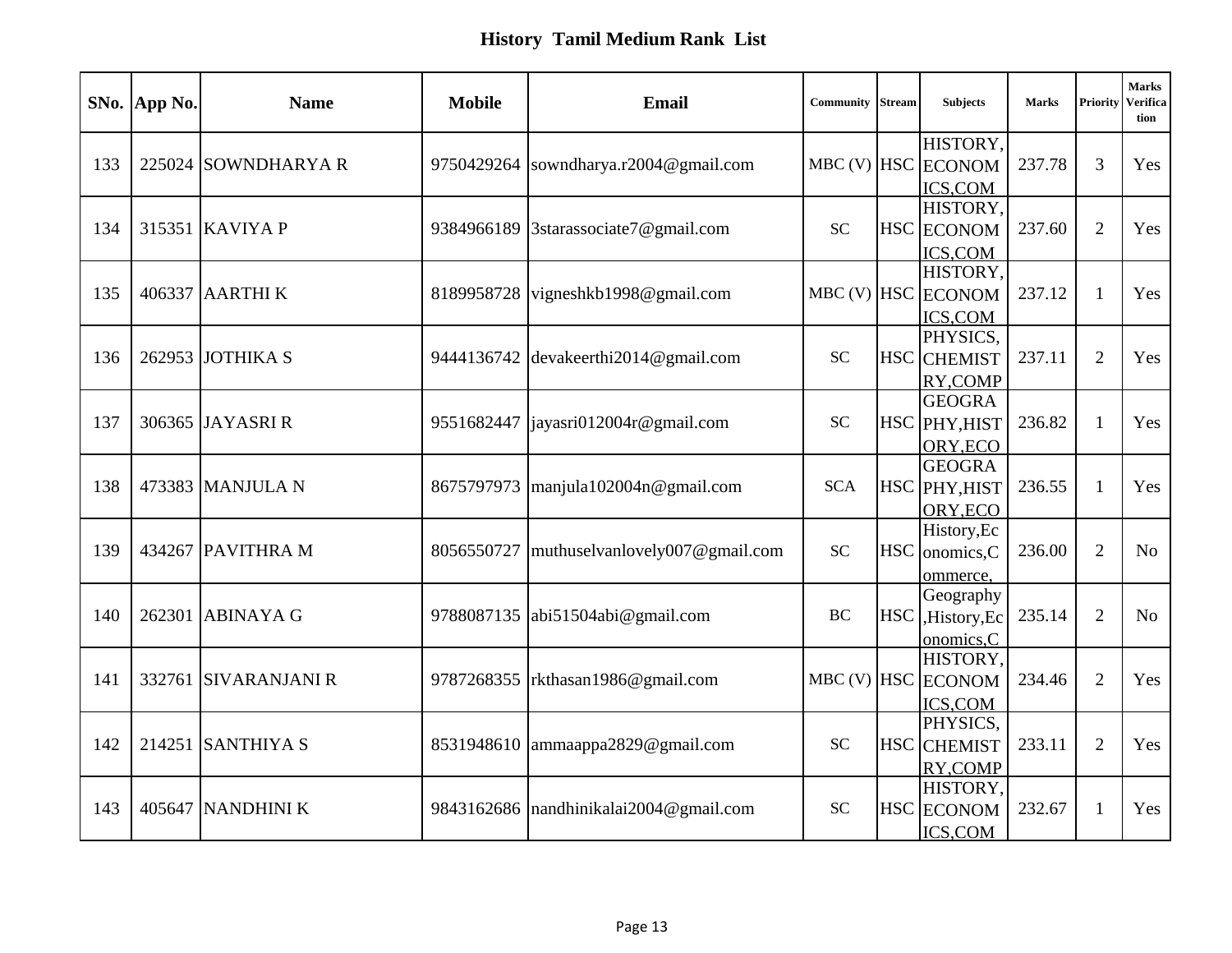|     | SNo. App No. | <b>Name</b>            | <b>Mobile</b> | <b>Email</b>                       | Community                              | <b>Stream</b> | <b>Subjects</b>                                  | <b>Marks</b> | Priority       | <b>Marks</b><br><b>Verifica</b><br>tion |
|-----|--------------|------------------------|---------------|------------------------------------|----------------------------------------|---------------|--------------------------------------------------|--------------|----------------|-----------------------------------------|
| 144 | 283327       | <b>ANUSUYA</b>         | 7639299045    | tamilselvaraj88@gmail.com          | <b>SC</b>                              |               | HISTORY,<br><b>HSC</b> ECONOM<br>ICS,COM         | 231.79       | $\overline{3}$ | Yes                                     |
| 145 |              | 491677 MANORANJANI P   | 9345543151    | kaviyaparamanadhan@gmail.com       | <b>SC</b>                              | <b>HSC</b>    | Economics<br>Commerce<br>Accountan               | 231.70       | $\mathbf{1}$   | N <sub>o</sub>                          |
| 146 |              | 318094 PAVITHRA M      | 8903311280    | arivananthan93me@gmail.com         | <b>SC</b>                              |               | HISTORY,<br><b>HSC</b> ECONOM<br>ICS,COM         | 231.35       | $\overline{2}$ | Yes                                     |
| 147 |              | 231867 GAYATHRIR       | 8940687505    | kayathirik306@gmail.com            | <b>MBC</b><br><b>AND</b><br><b>DNC</b> |               | HISTORY,<br><b>HSC</b> ECONOM<br>ICS,COM         | 231.34       | 1              | Yes                                     |
| 148 |              | 504629 DEVADHARSHINI V | 9698315862    | devadharshini11052003@gmail.com    | <b>BC</b>                              |               | <b>ECONOM</b><br>HSC ICS, COM<br>MERCE, A        | 231.21       | 3              | Yes                                     |
| 149 | 360559       | <b>VINOTHA V</b>       | 6374978427    | vishwavinotha46@gmail.com          |                                        |               | HISTORY,<br>MBC (V) HSC ECONOM<br><b>ICS,COM</b> | 230.68       | $\overline{2}$ | Yes                                     |
| 150 |              | 336650 CHELLASAKTHI    | 6385234711    | chellasakthik2409@gmail.com        | <b>SCA</b>                             |               | HISTORY,<br><b>HSC</b> ECONOM<br>ICS,COM         | 230.24       | 1              | Yes                                     |
| 151 |              | 360569 PAVITHRA S      | 7373681336    | tsoundararajan73@gmail.com         | <b>SC</b>                              |               | <b>GEOGRA</b><br>HSC PHY, HIST<br>ORY, ECO       | 230.13       | 1              | Yes                                     |
| 152 |              | 297928 SOUNDHARYA M    | 6381534250    | soundharyamathivanan2004@gmail.com | <b>SC</b>                              |               | <b>ECONOM</b><br>HSC ICS, COM<br>MERCE, A        | 229.65       | 4              | Yes                                     |
| 153 | 354968       | <b>INDHUMATHI</b>      | 6383378901    | rajkarthi113@gmail.com             | <b>SC</b>                              |               | PHYSICS,<br><b>HSC</b> CHEMIST<br>RY, BIOL       | 229.65       | $\overline{2}$ | Yes                                     |
| 154 |              | 231130 NISHADEVI       | 9047775154    | uyirekalai0037@gmail.com           | <b>SC</b>                              |               | HISTORY,<br><b>HSC</b> ECONOM<br>ICS,COM         | 229.59       | 3              | Yes                                     |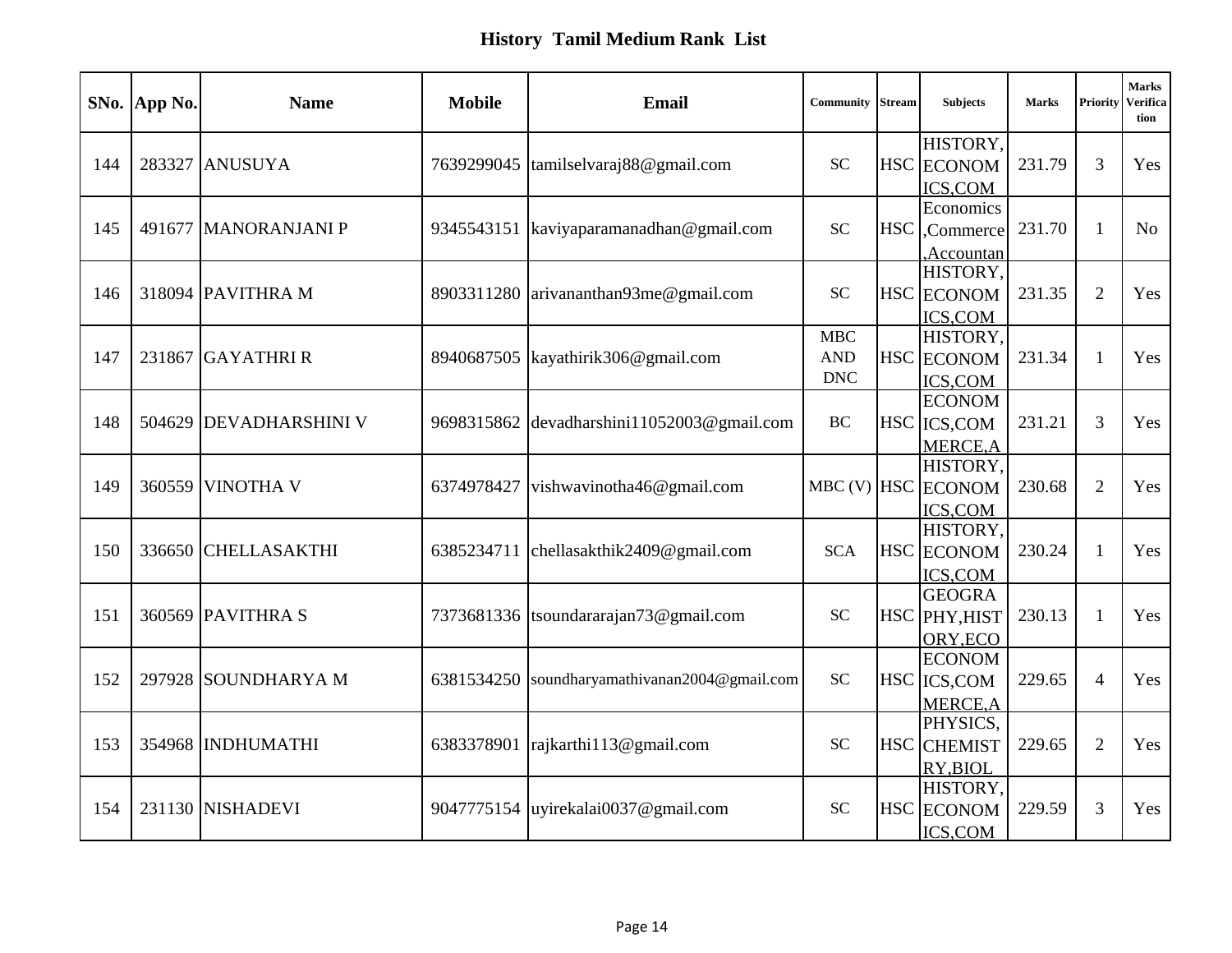|     | SNo. App No. | <b>Name</b>        | <b>Mobile</b> | <b>Email</b>                              | Community | <b>Stream</b> | <b>Subjects</b>                            | <b>Marks</b> | Priority       | <b>Marks</b><br>Verifica<br>tion |
|-----|--------------|--------------------|---------------|-------------------------------------------|-----------|---------------|--------------------------------------------|--------------|----------------|----------------------------------|
| 155 |              | 408213 RISHANA R   | 7806870187    | viji61986@gmail.com                       | <b>SC</b> |               | HISTORY,<br>HSC ECONOM<br>ICS,COM          | 229.34       | $\mathbf{1}$   | Yes                              |
| 156 |              | 374892 KAVIYA      | 9943612752    | kaviyathangaiyan@gmail.com                | <b>SC</b> |               | HISTORY,<br>HSC ECONOM<br>ICS,COM          | 228.22       | 1              | Yes                              |
| 157 |              | 337644 THENMOZHI R |               | 9072768946 thenmozhi15052004@gmail.com    | <b>SC</b> |               | <b>GEOGRA</b><br>HSC PHY, HIST<br>ORY, ECO | 227.89       | 1              | Yes                              |
| 158 |              | 235184 PUNITHA N   | 9787241167    | punithalatha1@gmail.com                   | <b>SC</b> |               | <b>GEOGRA</b><br>HSC PHY, HIST<br>ORY, ECO | 227.79       | $\overline{2}$ | Yes                              |
| 159 |              | 354233 UMA R       | 9087395984    | rvineshrvinesh22@gmail.com                | <b>SC</b> |               | HISTORY,<br>HSC ECONOM<br>ICS,COM          | 227.13       | $\overline{2}$ | Yes                              |
| 160 |              | 398218 PRADHISHA A | 6379453927    | ajithajith0527@gmail.com                  | <b>SC</b> |               | HISTORY,<br><b>HSC</b> ECONOM<br>ICS,COM   | 225.58       | $\overline{2}$ | Yes                              |
| 161 |              | 417174 SONIYA B    | 6384240364    | soniyaarun30112003@gmail.com              | <b>SC</b> |               | HISTORY,<br>HSC ECONOM<br><b>ICS,COM</b>   | 225.37       | 1              | Yes                              |
| 162 |              | 332556 VEMBARASIR  | 7540047145    | vembarasi306@gmail.com                    | <b>SC</b> |               | Commerce,<br>HSC Accountan<br>cy           | 225.00       | 1              | N <sub>o</sub>                   |
| 163 |              | 309029 KAVIYA M    |               | 9843676648 kaviya2004 marimuthu@gmail.com | <b>SC</b> |               | HISTORY,<br><b>HSC</b> ECONOM<br>ICS,COM   | 224.92       | 1              | Yes                              |
| 164 | 433022       | RAJALAKSHMI R      | 8098508210    | rajalakshmiravi107@gmail.com              | <b>SC</b> |               | HISTORY,<br><b>HSC</b> ECONOM<br>ICS,COM   | 223.36       | 1              | Yes                              |
| 165 |              | 404077 MALINI K    | 9566470871    | karan0631raj@gmail.com                    | <b>SC</b> |               | <b>GEOGRA</b><br>HSC PHY, HIST<br>ORY, ECO | 222.23       |                | Yes                              |